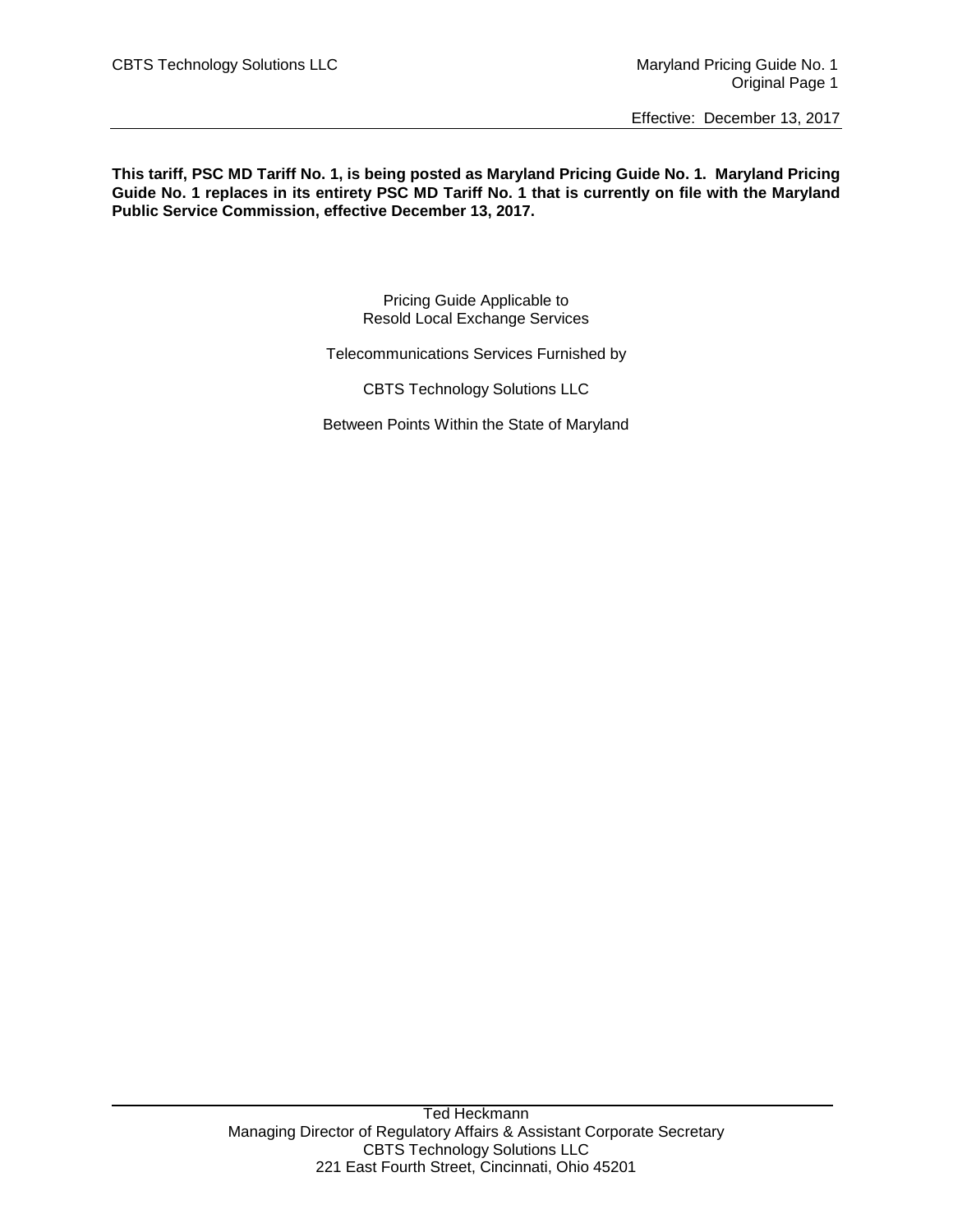# TARIFF FORMAT

- A. **Page Numbering** Page numbers appear in the upper right corner of the page. Pages are numbered sequentially. However, new pages are occasionally added to the tariff. When a new page is added between pages already in effect, a decimal is added. For example, a new page added between Page 14 and 15 would be 14.1.
- B. **Page Revision Numbers** Revision numbers also appear in the upper right corner of each page. These numbers are used to determine the most current page version on file with the Commission. For example, the  $4<sup>th</sup>$  revised Page 14 cancels the  $3<sup>rd</sup>$  revised Page 14.
- C. **Paragraph Numbering Sequence** There are various levels of paragraph coding. Each level of coding is subservient to its next higher level:

2 2.1 2.1.1 2.1.1.1

D. **Check Sheets** - When a tariff filing is made with the Commission, an updated Check Sheet accompanies the tariff filing. The Check Sheet lists the pages contained in the tariff, with a crossreference to the current revision number. When new pages are added, the Check Sheet is changed to reflect the revision. An asterisk designates all revisions made in a given filing (\*). There will be no other symbols used on this page if these are the only changes made to it (i.e., the format, etc. remain the same, just revised revision levels on some pages.) The tariff user should refer to the latest Check Sheet to find out if a particular page is the most current on file with the Commission.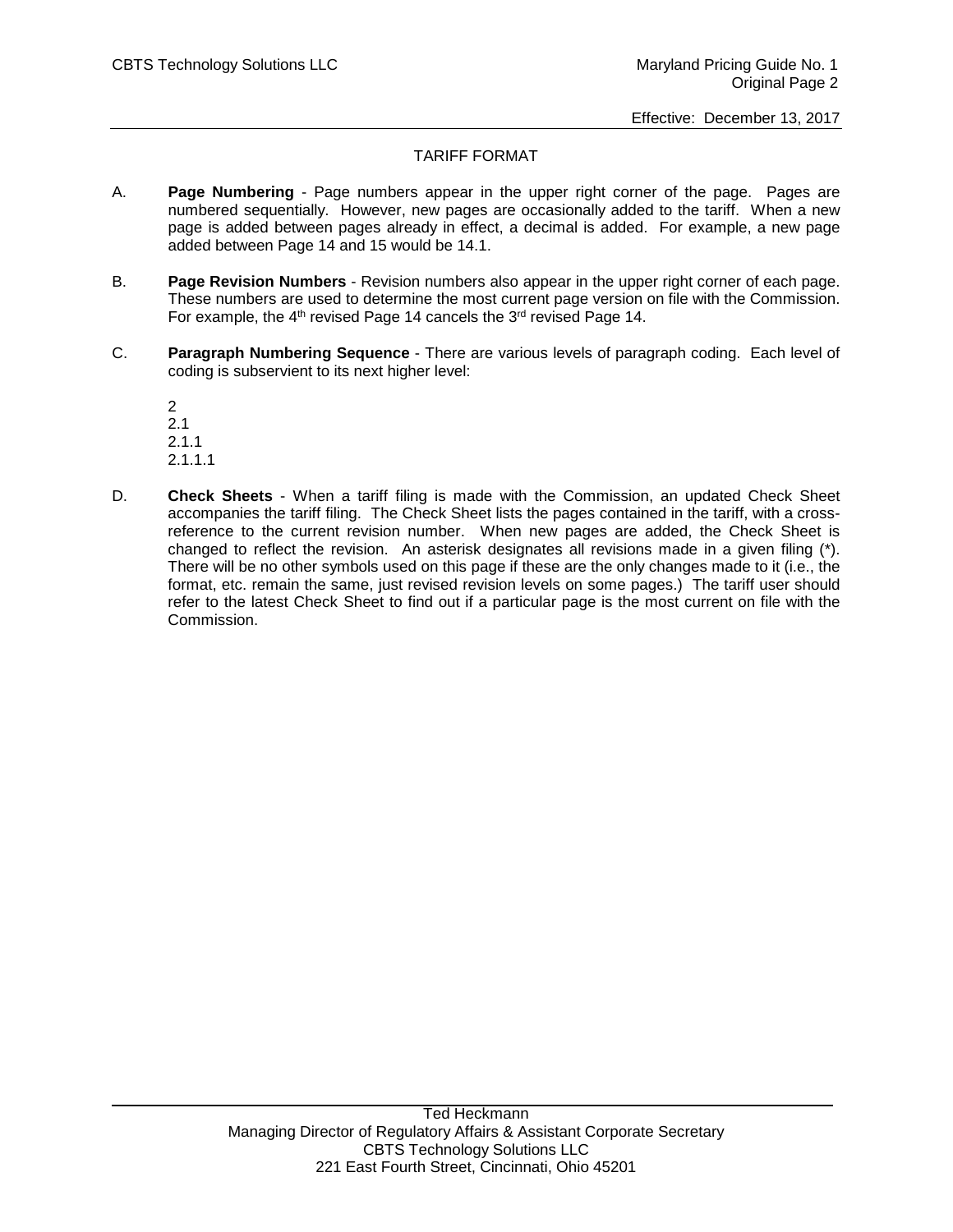Effective: July 9, 2018

# CHECK SHEET

Sheets 1 through 32 inclusive of this tariff are effective as of the date shown at the bottom of the respective sheet(s). Original and revised sheets as named below comprise all changes from the original tariff and are currently in effect as of the date on the bottom of this sheet.

| <u>Page</u>             | <u>Number of Revision</u>   | Page | <b>Number of Revision</b> |
|-------------------------|-----------------------------|------|---------------------------|
| 1                       | Original                    | 30   | Original                  |
| $\overline{c}$          | Original                    | 31   | Original                  |
| 3                       | Original                    | 32   | Original                  |
| $\overline{\mathbf{4}}$ | Original                    |      |                           |
| 5                       | Original                    |      |                           |
| 6                       | Original                    |      |                           |
| $\overline{7}$          | Original                    |      |                           |
| 8                       | Original                    |      |                           |
| $\boldsymbol{9}$        | Original                    |      |                           |
| 10                      | Original                    |      |                           |
| 11                      | Original                    |      |                           |
| 12                      | Original                    |      |                           |
| 13                      | Original                    |      |                           |
| 14                      | Original                    |      |                           |
| 15                      | Original                    |      |                           |
| 16                      | Original                    |      |                           |
| 17                      | Original                    |      |                           |
| 18                      | Original                    |      |                           |
| 19                      | Original                    |      |                           |
| 20                      | Original                    |      |                           |
| 21                      | Original                    |      |                           |
| 22                      | Original                    |      |                           |
| 23                      | Original                    |      |                           |
| 24                      | Original                    |      |                           |
| 25                      | Original                    |      |                           |
| 26                      | Original                    |      |                           |
| 27                      | Original                    |      |                           |
| 28                      | Original                    |      |                           |
| 29                      | 1 <sup>st</sup> Revised (Z) |      |                           |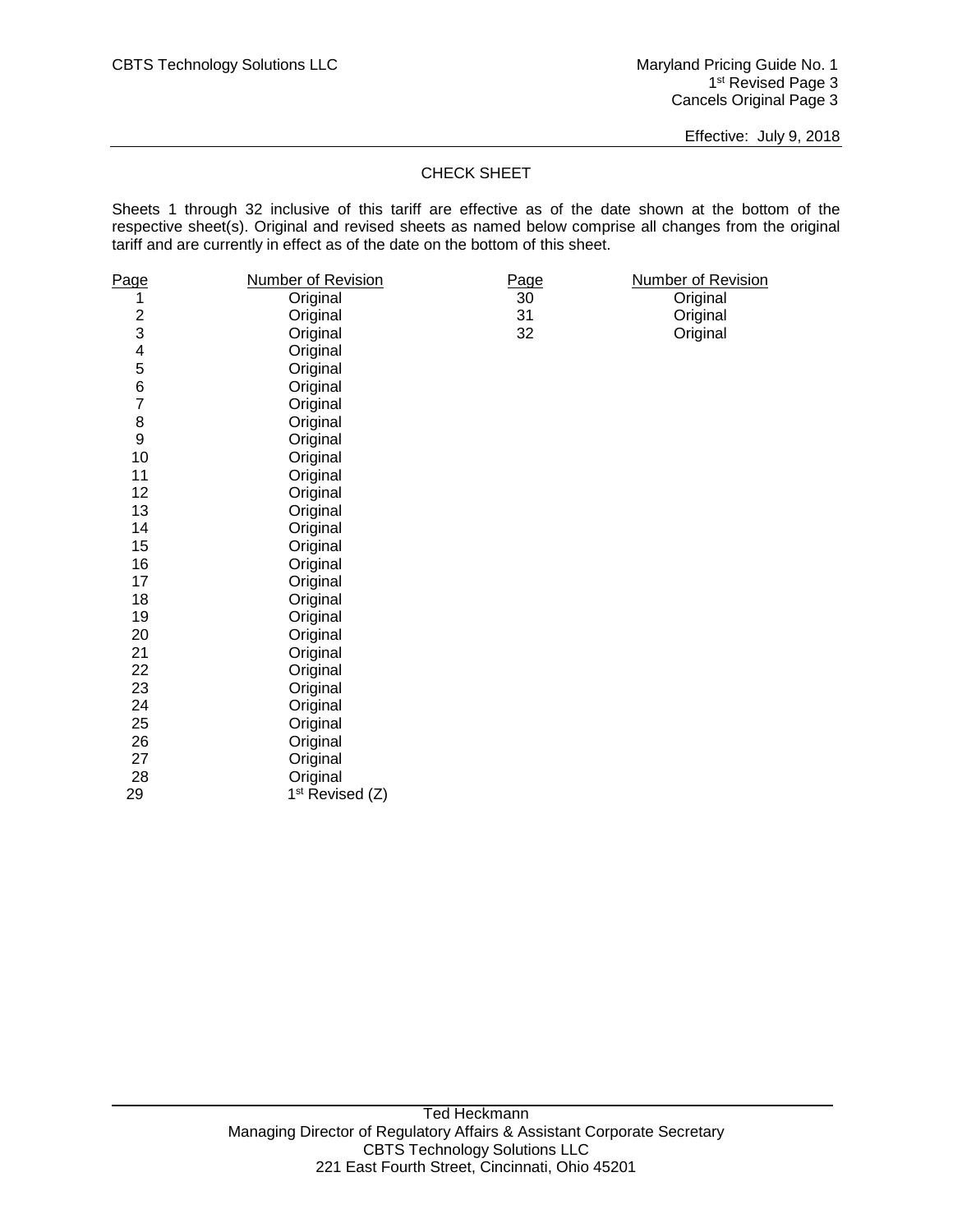|   | <b>Table of Contents</b> |  |  |
|---|--------------------------|--|--|
| 1 |                          |  |  |
|   | 1.1                      |  |  |
|   |                          |  |  |
|   | 1.3                      |  |  |
|   |                          |  |  |
|   | 2.1                      |  |  |
|   | 2.2                      |  |  |
|   | 2.3                      |  |  |
|   | 2.4                      |  |  |
|   | 2.5                      |  |  |
|   | 2.6                      |  |  |
|   | 2.7                      |  |  |
|   |                          |  |  |
|   |                          |  |  |
|   |                          |  |  |
|   |                          |  |  |
|   |                          |  |  |
|   |                          |  |  |
|   |                          |  |  |
|   |                          |  |  |
|   |                          |  |  |
|   |                          |  |  |
|   |                          |  |  |
|   |                          |  |  |
|   |                          |  |  |
|   |                          |  |  |
|   |                          |  |  |
|   |                          |  |  |
|   |                          |  |  |
|   |                          |  |  |
|   | 3.5                      |  |  |
|   | 3.6                      |  |  |
|   | 3.7                      |  |  |
|   |                          |  |  |
|   | 3.9                      |  |  |
|   |                          |  |  |
|   |                          |  |  |
|   |                          |  |  |
|   | 4.2                      |  |  |
|   | 4.3                      |  |  |
|   | 4.4                      |  |  |
|   | 4.5                      |  |  |
|   | 4.6                      |  |  |
|   | 4.7                      |  |  |
| 5 |                          |  |  |
|   | 5.1                      |  |  |
|   | 5.2                      |  |  |
|   | 5.3                      |  |  |
|   | 5.4                      |  |  |
|   | 5.5                      |  |  |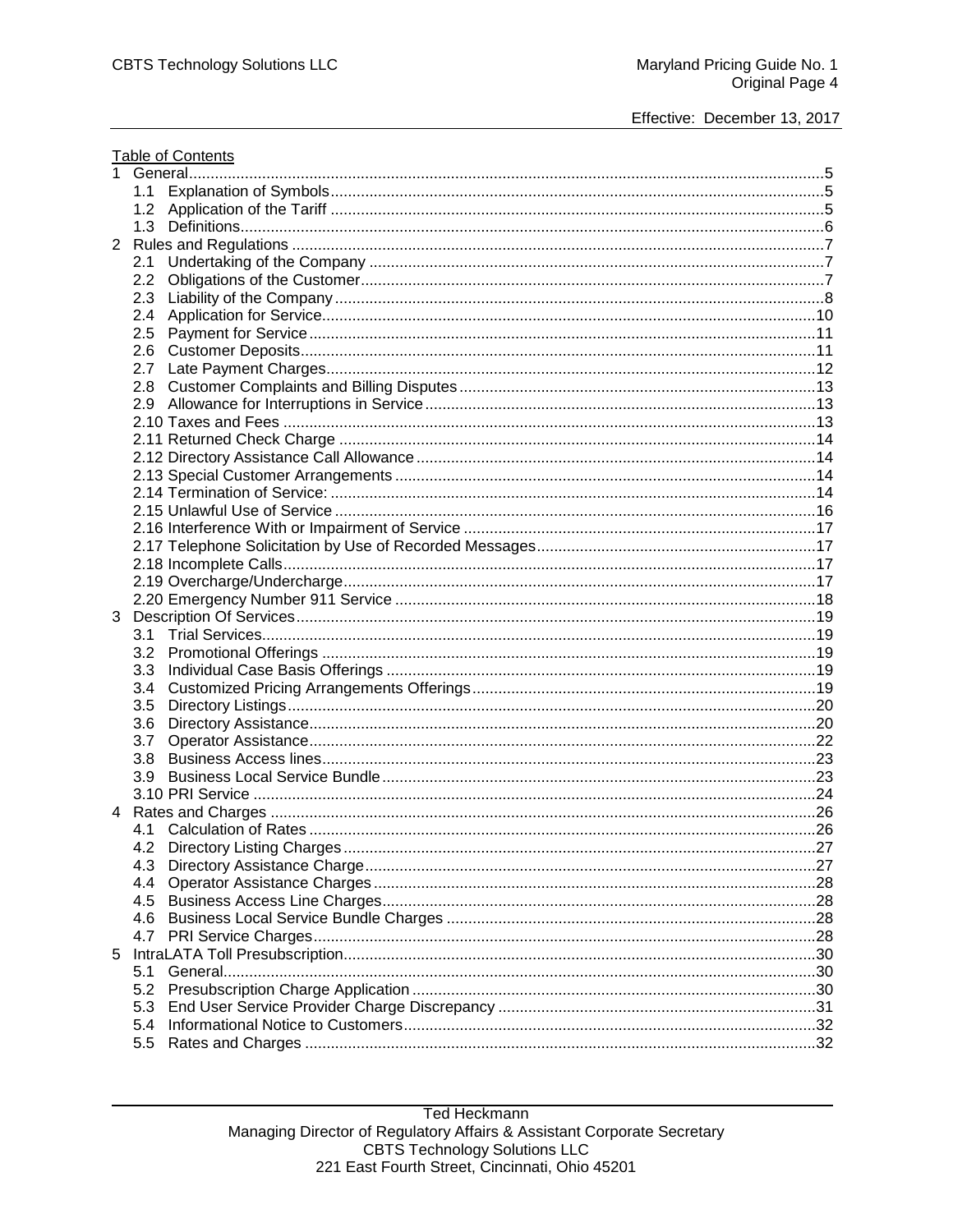# 1 GENERAL

- 1.1 Explanation of Symbols
	- (C) To signify a changed regulation
	- (D) To signify a discontinued rate or regulation
	- $(1)$  To signify an increase in a rate
	- (M) To signify text or rates relocated without change
	- (N) To signify a new rate or regulation or other text
	- $(R)$  To signify a reduction in a rate
	- $(S)$  To signify reissued regulations
	- $(T)$  To signify a change in text but no change in rate
	- $(Z)$  To signify a correction

# 1.2 Application of the Tariff

- 1.2.1 This tariff governs the Carrier's services that originate and terminate in Maryland. Specific services and rates are described elsewhere in this tariff.
- 1.2.2 The Company's services are available to Business customers.
- 1.2.3 The Company's service territory is Statewide.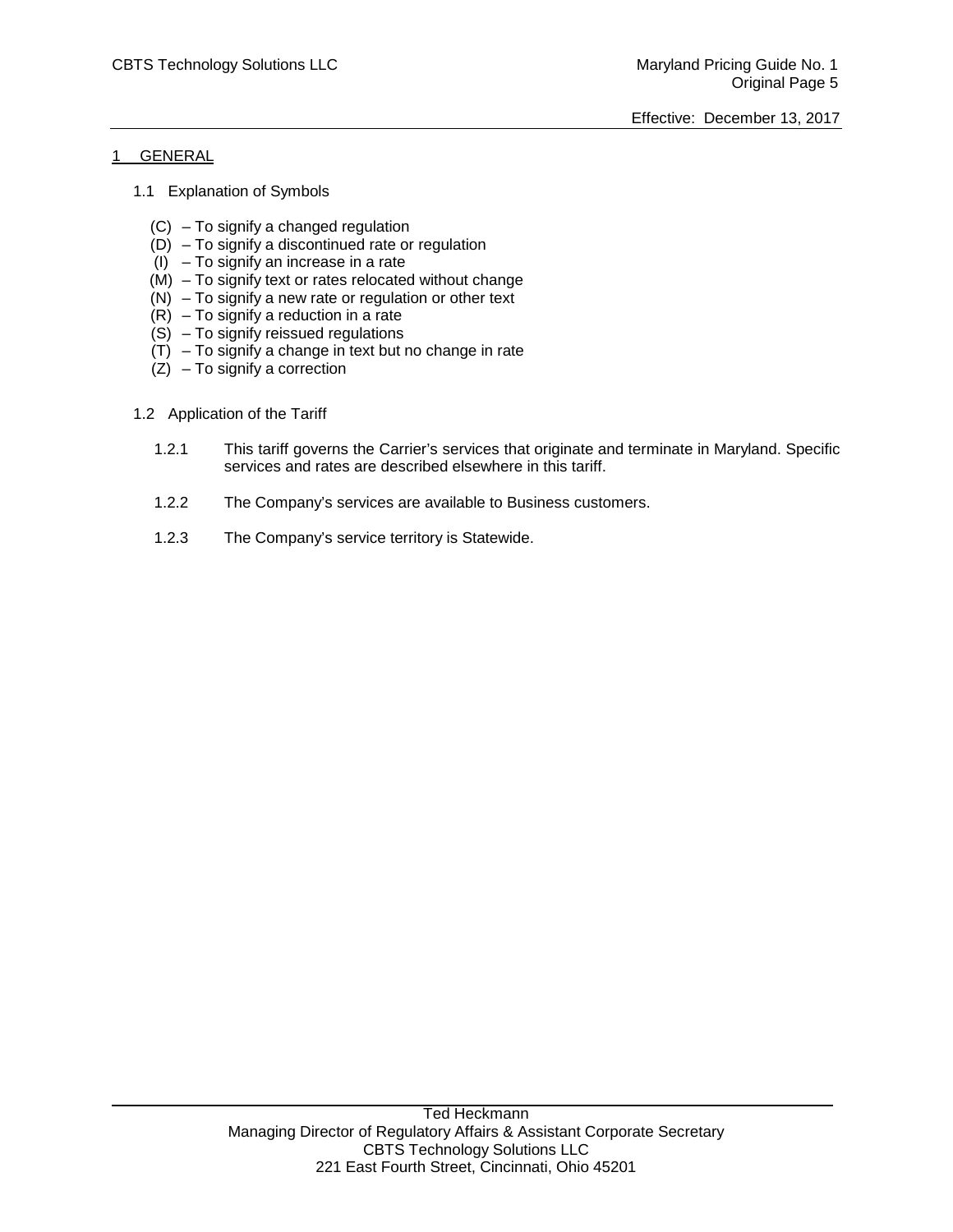- 1.3 Definitions
	- 1.3.1 "Carrier," "Company" or "Utility" refers to CBTS Technology Solutions LLC
	- 1.3.2 "Commission" means the Maryland Public Service Commission.
	- 1.3.3 "Completed call" is a call which the Company's network has determined has been answered by a person, answering machine, fax machine, computer modem device, or other answering device.
	- 1.3.4 "Customer" means any person, firm, corporation, or governmental entity who has applied for and is granted service or who is responsible for payment of service.
	- 1.3.5 "Residential" customer is a customer who has telephone service at a dwelling and who uses the service primarily for domestic or social purposes. All other customers are nonresidential customers.
	- 1.3.6 "Service" means any telecommunications service(s) provided by the Carrier under this tariff.
	- 1.3.7 "Station" means a telephone instrument consisting of a connected transmitter, receiver, and associated apparatus to permit sending or receiving telephone messages.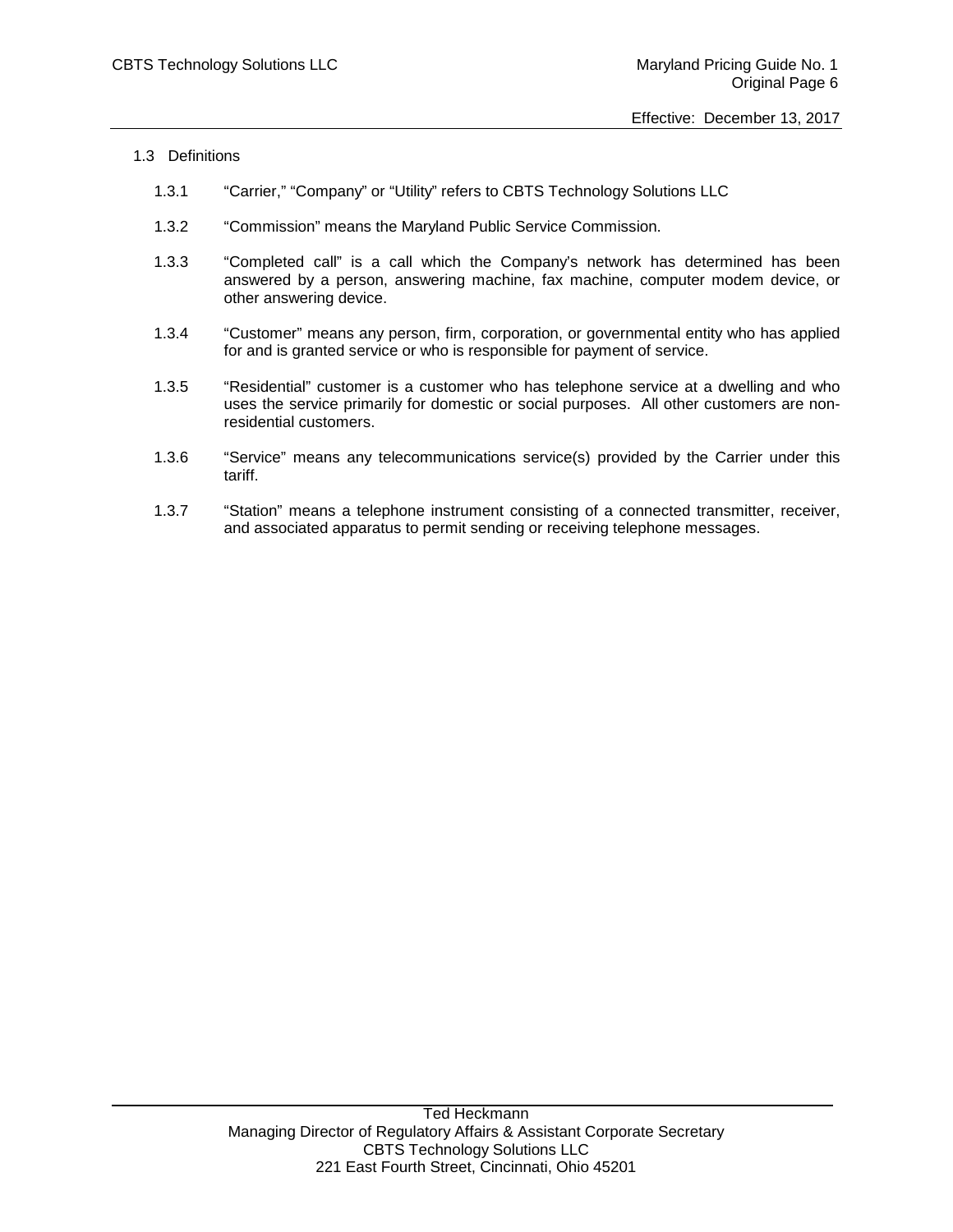# 2 RULES AND REGULATIONS

2.1 Undertaking of the Company

This tariff sets forth the service offerings, rates, terms and conditions applicable to the furnishing of intrastate communications service by CBTS Technology Solutions LLC to customers within the State of Maryland. Local exchange business services will be provided in the service areas of the facilities-based Carriers with whom a resale agreement exists between such Carrier and CBTS Technology Solutions LLC The services in this tariff are only provided on a resale basis.

- 2.2 Obligations of the Customer
	- 2.2.1 The customer shall be responsible for:
		- 2.2.1.1 The payment of all applicable charges pursuant to this tariff;
		- 2.2.1.2 Reimbursing the Company for damage to, or loss of, the Company's facilities or equipment caused by the acts or omissions of the customer; or the noncompliance by the customer, with these regulations, or by fire or theft or other casualty on the customer's premises unless caused by the negligence or willful misconduct of the employees or agents of the Company.
		- 2.2.1.3 Providing at no charge, as specified from time to time by the Company, any needed space and power to operate the Company's facilities and equipment installed on the customer's premises.
		- 2.2.1.4 Complying with all laws and regulations regarding the working conditions on the premises at which the Company's employees and agents shall be installing or maintaining the Company's facilities and equipment. The customer may be required to install and maintain the Company's facilities and equipment within a hazardous area if, in the Company's opinion, injury or damage to the Company's employees or property might result from installation or maintenance by the Company. The customer shall be responsible for identifying, monitoring, removing and disposing of any hazardous material prior to any construction or installation work.
		- 2.2.1.5 Complying with all laws and regulations applicable to, and obtaining all consents, approvals, licenses and permits as may be required with respect to, the location of the Company's facilities and equipment in any customer premises for the purpose of installing, inspecting, maintaining, repairing, or upon termination of service as stated herein, removing the facilities or equipment of the Company.
		- 2.2.1.6 Making Company facilities and equipment available periodically for maintenance purposes at a time agreeable to both the Company and the customer. No allowance for interruptions in service will be made for the period during which service is interrupted for such purposes.
	- 2.2.2 With respect to any service or facility provided by the Company, the customer shall indemnify, defend and hold harmless the Company from all claims, actions, damages, liabilities, costs and expenses for: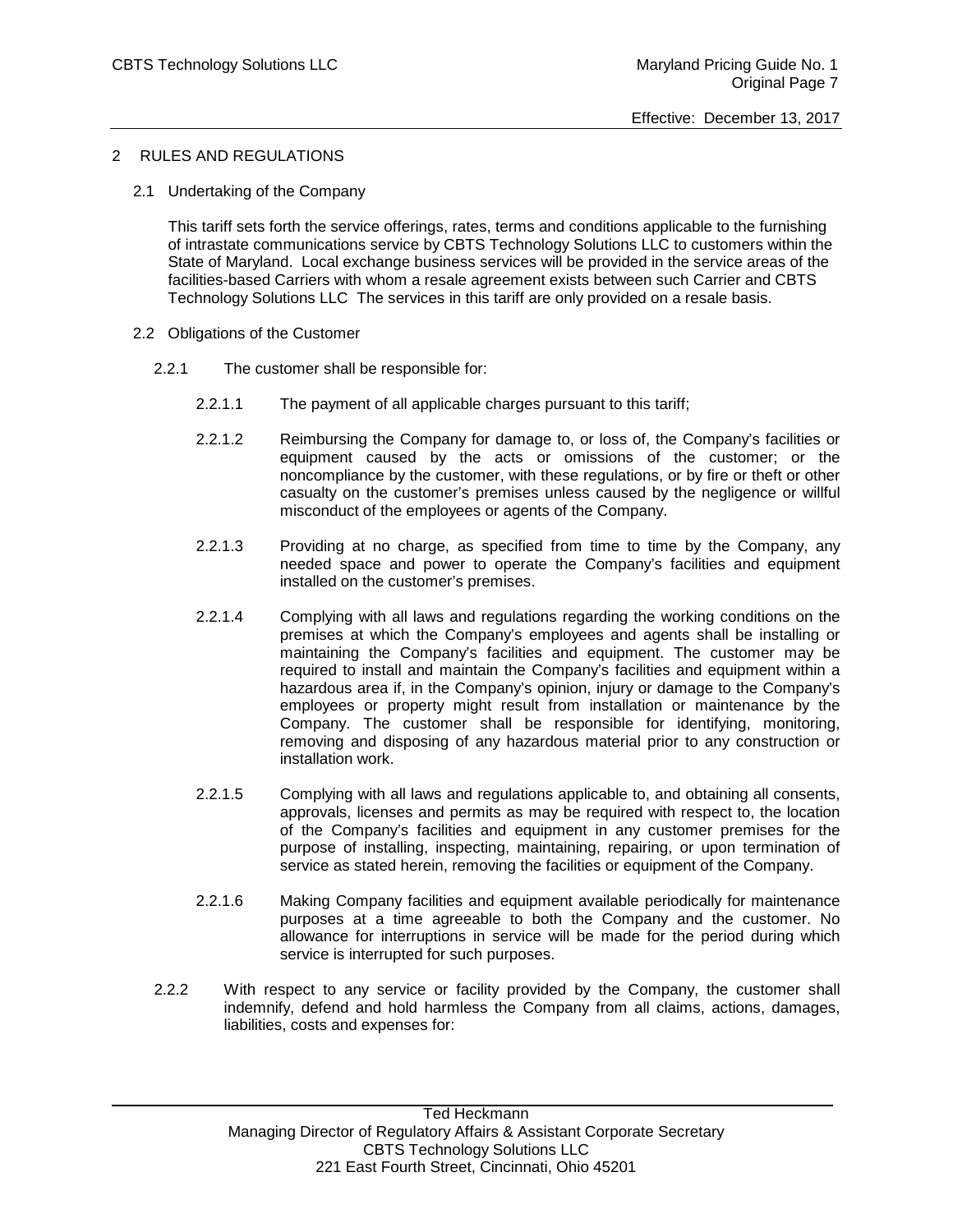- 2.2.2.1 Any loss, destruction or damage to property of the Company or any third party, or injury to persons, including, but not limited to, employees or invitees of either the Company or the customer, to the extent caused by or resulting from the negligent or intentional act or omission of the customer, its employees, agents, representatives or invitees; or
- 2.2.2.2 Any claim, loss, damage, expense or liability for infringement of any copyright, patent, trade secret, or any proprietary infringement of any copyright, patent, trade secret, or any proprietary or intellectual property right of any third party, arising from any act or omission by the customer.
- 2.2.3 The customer is responsible for ensuring that customer-provided equipment connected to Company equipment and facilities is compatible with such equipment and facilities. The connection, operation, testing, or maintenance of such equipment shall be such as not to cause damage to the Company–provided equipment and facilities or injury to the Company's employees or other persons. Any additional protective equipment required to prevent such damage or injury shall be provided by the Company at the customer's expense.
- 2.2.4 The Company's services (as detailed in this tariff) may be connected to the services or facilities or other communications carriers only when authorized by, and in accordance with, the terms and conditions of the tariffs or contracts which are applicable to such connections.
- 2.2.5 Upon reasonable notification to the customer, and at a reasonable time, the Company may make such tests and inspections as may be necessary to determine that the customer is complying with the requirements set forth in this tariff for the installation, operation, and maintenance of customer-provided facilities and equipment that is connected to Company-owned facilities and equipment.
- 2.3 Liability of the Company
	- 2.3.1 In view of the fact that the customer has exclusive control over the use of service and facilities furnished by the Company, and because certain errors incident to the services and to the use of such facilities of the Company are unavoidable, services and facilities are furnished by the Company subject to the terms, conditions and limitations herein specified:
	- 2.3.2 Service Irregularities
		- 2.3.2.1 The liability of the Company for damages arising out of mistakes, omissions, interruptions, delays, errors or defects in transmission, or failures or defects in facilities furnished by the Company, occurring in the course of furnishing service or other facilities and not caused by the negligence of the customer, shall in no event exceed an amount equivalent to the proportionate charge to the customer for the service or facilities affected during the period such mistake, omission, interruption, delay, error or defect in transmission, or failure or defect in facilities continues after notice and demand to Company.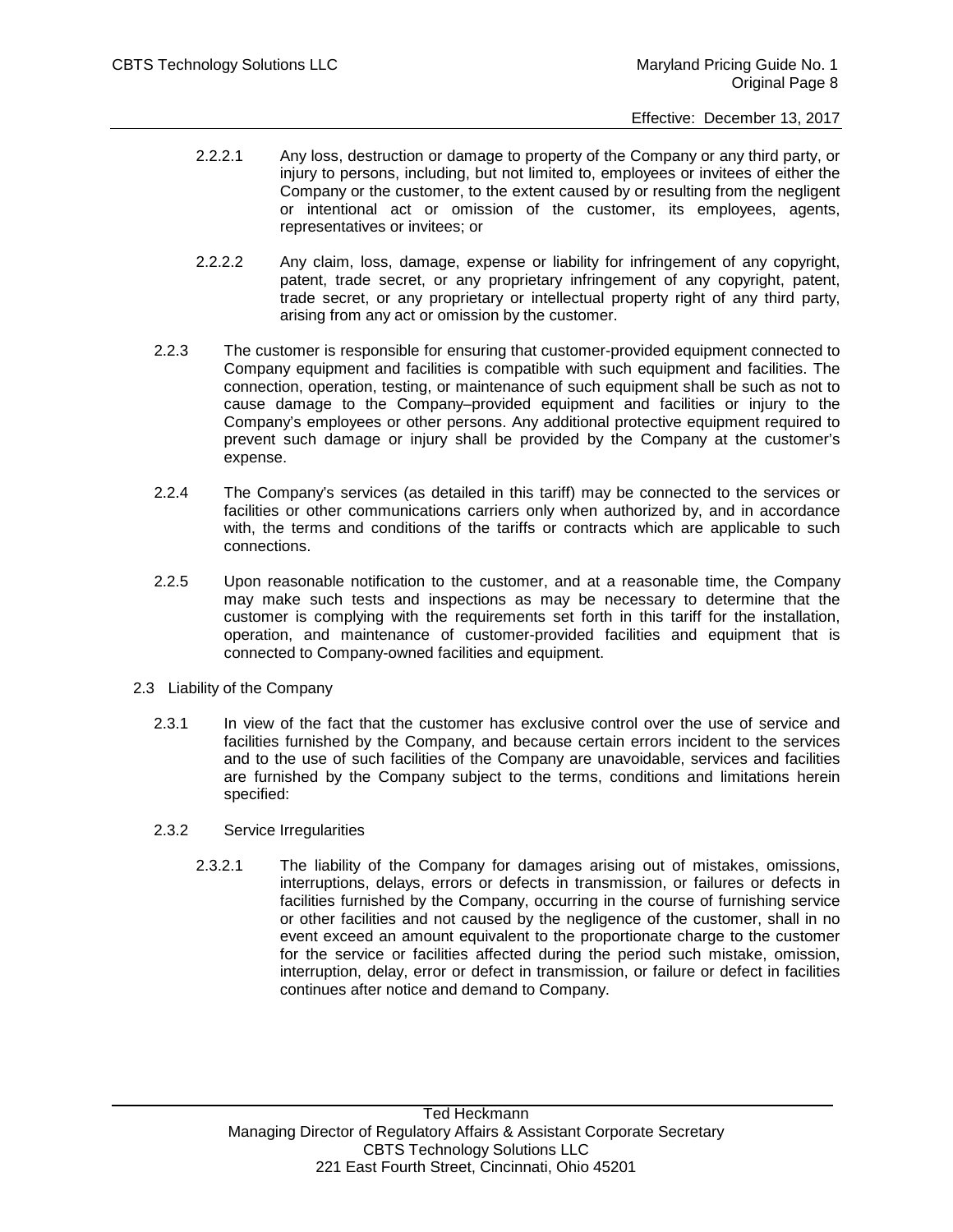# Effective: December 13, 2017

- 2.3.2.2 The Company shall not be liable for any act or omission of any connecting carrier, underlying carrier or local exchange Company except where Company contracts the other carrier; for acts or omission of any other providers of connections, facilities, or service; or for culpable conduct of the customer or failure of equipment, facilities or connection provided by the customer.
- 2.3.3 Claims of Misuse of Service
	- 2.3.3.1 The Company shall be indemnified and saved harmless by the customer against claims for libel, slander, fraudulent or misleading advertisements or infringement of copyright arising directly or indirectly from material transmitted over its facilities or the use thereof; against claims for infringement of patents arising from combining or using apparatus and systems of the customer with facilities of the Company; and against all other claims arising out of any act or omission of the customer in connection with the services and facilities provided by the Company.
	- 2.3.3.2 The Company does not require indemnification from the customer where the action for which it is seeking indemnification is based on a claim of negligence by the Company.
- 2.3.4 Defacement of Premises
	- 2.3.4.1 The Company is not liable for any defacement of, or damage to, the customer's premises resulting from the furnishing of service or the attachment of equipment and facilities furnished by the Company on such premises or by the installation or removal thereof, when such defacement or damage is not the result of negligence of the Company. For the purpose of this paragraph, no agents or employees of the other participating carriers shall be deemed to be agents or employees of the Company except where contracted by the Company.
- 2.3.5 Facilities and Equipment in Explosive Atmosphere, Hazardous or Inaccessible Locations
	- 2.3.5.1 The Company does not guarantee nor make any warranty with respect to installations provided by it for use in an explosive atmosphere. Company shall be indemnified, defended and held harmless by the customer from and against any and all claims, loss, demands, suits, or other action, or any liability whatsoever, whether suffered, made, instituted or asserted by the customer or by any other party, for any personal injury to or death of any person or persons, and for any loss, damage or destruction of any property, including environmental contamination, whether owned by the customer or by any other party, caused or claimed to have been caused directly or indirectly by the installation, operation, failure to operate, maintenance, presence, condition, location, use or removal of any equipment or facilities or the service and not due to the gross negligence or willful misconduct of the Company.
- 2.3.6 Service at Outdoor Locations
	- 2.3.6.1 The Company reserves the right to refuse to provide, maintain or restore service at outdoor locations unless the customer agrees in writing to indemnify and save the Company harmless from and against any and all loss or damage that may result to equipment and facilities furnished by the Company at such locations. The customer shall likewise indemnify and save the Company harmless from and against injury to or death of any person which may result from the location and use of such equipment and facilities.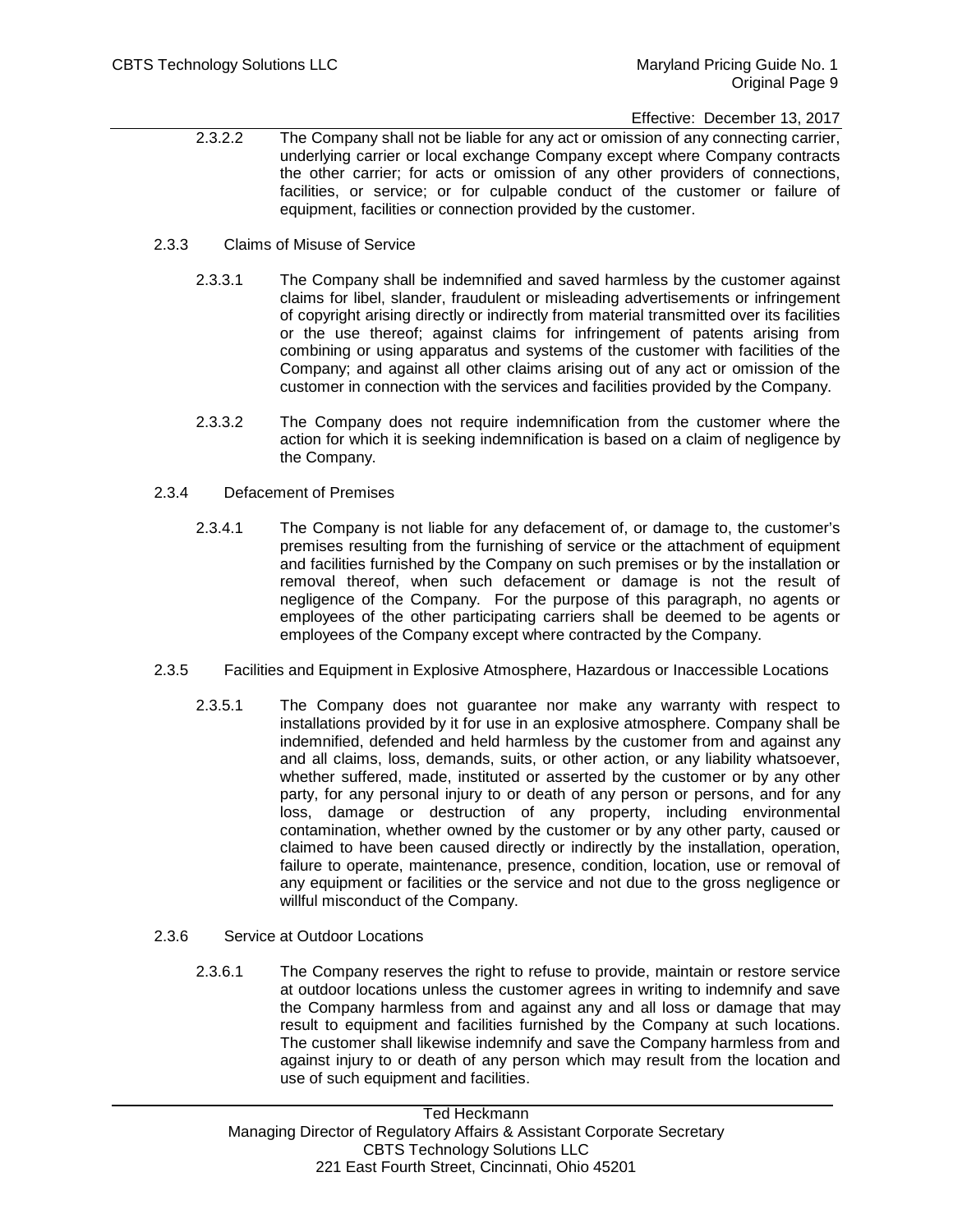- 2.3.7 Warranties
	- 2.3.7.1 THE COMPANY MAKES NO WARRANTIES OR REPRESENTATIONS, EXPRESS OR IMPLIED EITHER IN FACT OR BY OPERATON OF LAW, STATUTORY OR OTHERWISE, INCLUDING WARRANTIES OF MERCHANTABILITY OR FITNESS FOR A PARTICULAR USE, EXCEPT THOSE EXPRESSLY SET FORTH HEREIN.
	- 2.3.7.2 Acceptance of the provisions of Section 2.3 by the Commission does not constitute its determination that any disclaimer of warrantees or representations imposed by the Company should be upheld in a court of law.
- 2.3.8 Limitation of Liability
	- 2.3.8.1 Nothing in this tariff shall be construed to limit the Company's liability in cases of gross negligence or willful misconduct.
- 2.4 Application for Service
	- 2.4.1 Minimum Contract Period
		- 2.4.1.1 Except as otherwise stated in this tariff, the minimum contract period is one month for all services furnished. However, if a new single line business customer notifies the Company within twenty days after receipt of the first bill that certain services or equipment are not desired, the Company will delete such services or equipment from the customer's account without a record keeping or service ordering charge. The customer nonetheless shall be responsible for all monthly usage and installation charges incurred for the use of such service and equipment.
		- 2.4.1.2 Except as provided in 2.4.2.1, the length of minimum contract period for directory listings, and for joint user service where the listing actually appears in the directory, is the directory period. The directory period is from the day on which the directory is first distributed to customers to the day the succeeding directory is first distributed to customers.
		- 2.4.1.3 The Company may require a minimum contract period longer than one month in connection with special, non-standard types or arrangements of equipment, or for unusual construction, necessary to meet special demands for service.
	- 2.4.2 Cancellation of Service
		- 2.4.2.1 Where the applicant cancels an order for service prior to the start of the installation or special construction of facilities, no charge shall apply, except to the extent the Company incurs a service order or similar charge from a supplying carrier, if any, prior to the construction.
		- 2.4.2.2 Where the installation of facilities, other than those provided by special construction, has been started prior to cancellation, the lower of the following charge applies;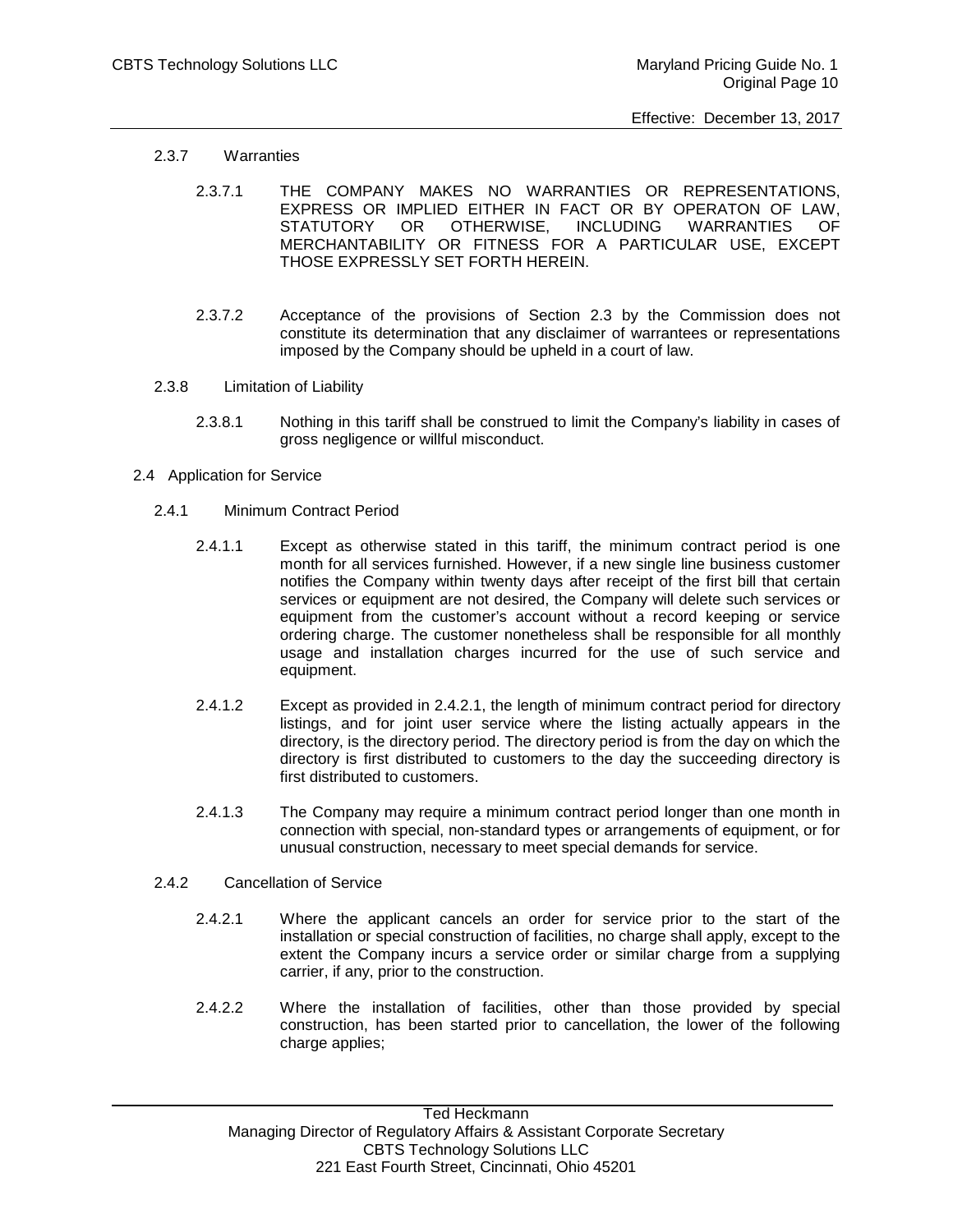- 2.4.2.2.A The total costs of installing and removing such facilities; or
- 2.4.2.2.B The monthly charges for the entire initial contract period of the service ordered by the customer as provided in this tariff plus the full amount of any applicable installation and termination charges.
- 2.4.2.3 Where special construction of facilities has been started prior to the cancellation, and the Company has another requirement for the specially constructed facilities, no charge applies.
- 2.5 Payment for Service
	- 2.5.1 Service will be billed directly by the Company on a monthly basis and is due and payable upon receipt or as specified on the customer's bill. Service will continue to be provided until canceled by the customer or discontinued by the Company as set forth in Section 2.14 of this tariff.
	- 2.5.2 The customer is responsible for payment of all charges for service furnished to the customer. Charges based on actual usage during a month will be billed monthly in the month following the month in which the service was used. All fixed monthly and nonrecurring charges for services ordered will be billed monthly in advance.
	- 2.5.3 The Company reserves the right to require from an applicant for service advance payments of fixed charges and nonrecurring charges. The advance payment will not exceed an amount equal to the nonrecurring charge(s) and one month's charges for the service or facility. In addition, where special construction is involved, the advance payment may also include an amount equal to the estimated nonrecurring charges for the special construction. The advance payment will be applied to any indebtedness for the service and facilities for which the advance payment is made on the customer's initial bill.

Advanced payments for installation costs or special construction will be credited on the first bill in their entirety.

- 2.5.4 If the Company provides service under a term plan (1,2,3,5 years, etc.) and (1) automatically renews the contract, and (2) imposes a penalty for early cancellation by the customer, then the customer shall be notified 60 days in advance of the customer's current contract expiration date.
- 2.6 Customer Deposits
	- 2.6.1 The Carrier agrees to abide by the regulations associated with nonresidential customer deposits as specified by Code of Maryland Regulations 20.30.01. as amended from time to time, and to certify to the commission annually that such deposits have been deposited in Maryland.
	- 2.6.2 In order to establish credit, the carrier may require an applicant for nonresidential service to demonstrate good paying habits by showing that the applicant:
		- 2.6.2.1 Was a customer of a Maryland utility for at least 12 months within the preceding 2 years;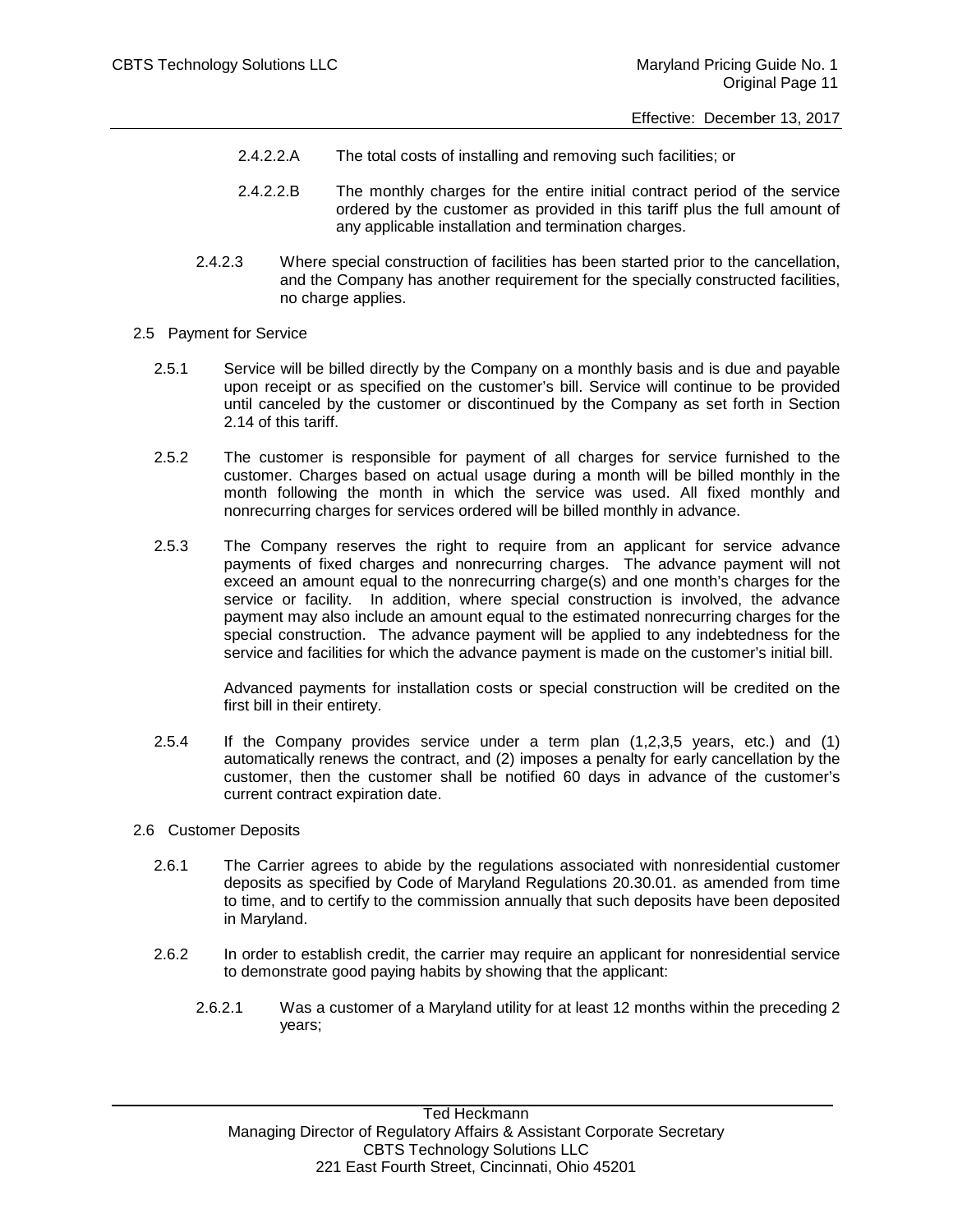- 2.6.2.2 Does not currently owe any outstanding bills for utility service to a utility doing business in Maryland;
- 2.6.2.3 Did not have service discontinued for nonpayment of a utility bill during the last 12 months that service was provided; and
- 2.6.2.4 Did not fail, on more than two occasions during the last 12 months that service was provided, to pay a utility bill when it became due.
- 2.6.3 The Carrier agrees to abide by the regulations associated with residential customer deposits as specified by Code of Maryland Regulations 20.30.02. as amended from time to time.
- 2.6.4 In order to establish credit, a utility may require an applicant for residential service to demonstrate good paying habits by showing that the applicant:
	- 2.6.4.1 Was a customer of a Maryland utility within the preceding 2 years;
	- 2.6.4.2 Does not currently owe any outstanding bills for utility service to a utility doing business in Maryland;
	- 2.6.4.3 Did not have service discontinued for non-payment of a utility bill during the last 12 months that service was provided; and
	- 2.6.4.4 Did not on more than two occasions during the last 12 months that service was provided, fail to pay a utility bill when it became due.
- 2.6.5 Deposits for establishment or reestablishment of credit will not be more than the estimated charge for service for 2 consecutive billing periods or 90 days, whichever is less.
- 2.6.6 Customer deposits shall be maintained in a bank located in Maryland. Customers who make a deposit for service will receive interest, at a rate set on such deposit not less than the rate calculated by the method set forth in COMAR 20.30.01.04 (for non-residential customers) [or COMAR 20.30.02.04 (for residential customers)] as appropriate.

#### 2.7 Late Payment Charges

- 2.7.1 The Carrier agrees to abide by the regulations governing late payment charges as specified by COMAR 20.30.03. as amended from time to time.
- 2.7.2 Any charges that are disputed by a customer shall not be subject to late payment charges regardless of the outcome of the dispute.
- 2.7.3 The Company will consider delinquent and apply late payment charges on bills not paid within 20 days of the billing invoice date in the case of residential customers and within 15 days of the billing invoice date in the case of all non-residential customers in accordance with COMAR Sections 20.30.03.01A and 20.30.03.01B, respectively.
- 2.7.4 Late payment fees will be computed at a rate not to exceed 1.5% per month, for the two nominal billing intervals and may not exceed 5% of the total original unpaid charges in compliance with COMAR 20.30.03.01.A(1) and 20.30.03.01B(1).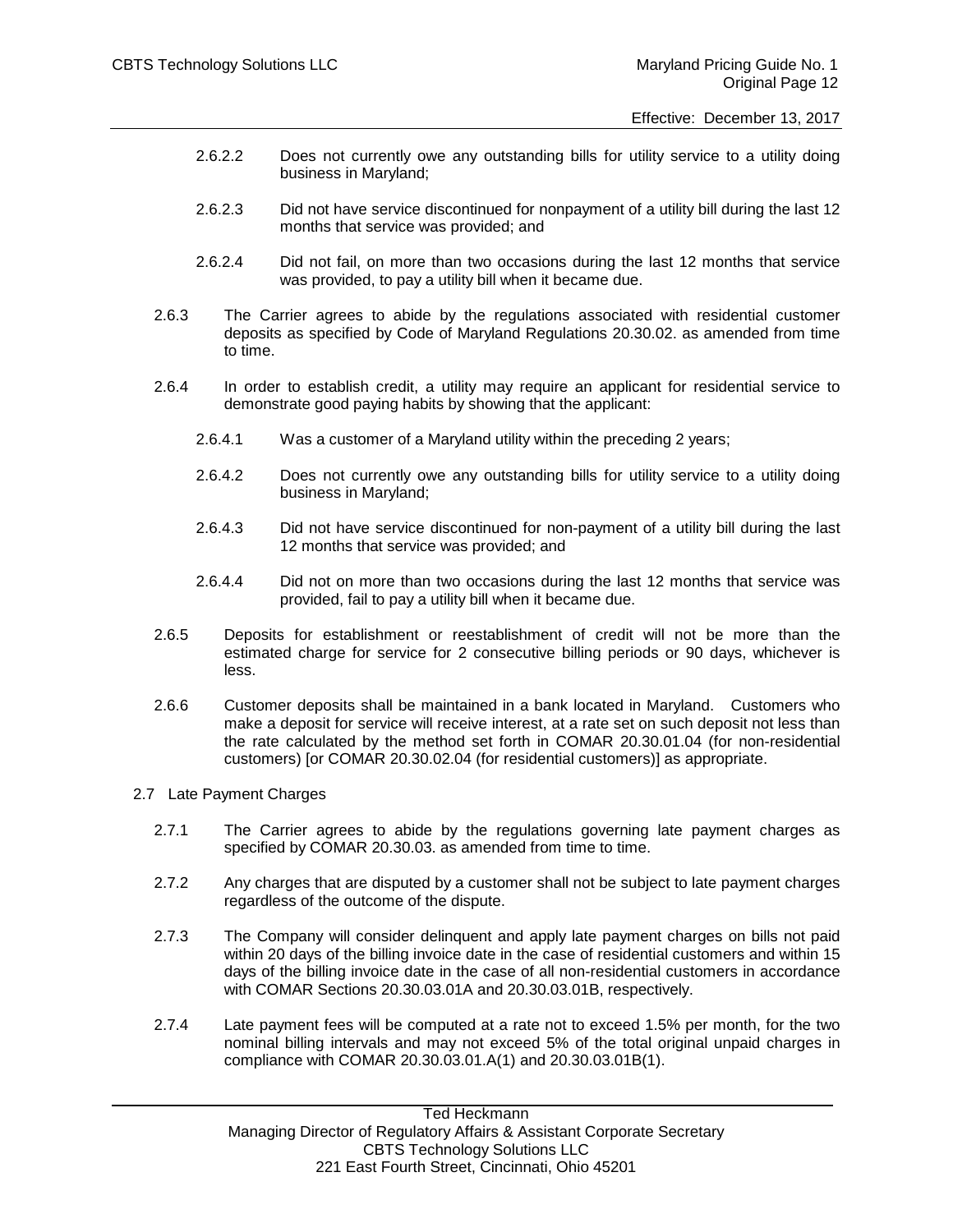- 2.8 Customer Complaints and Billing Disputes
	- 2.8.1 Customers may notify the carrier of billing or other disputes either orally or in writing. There is no time limit for submitting disputes.
	- 2.8.2 Customer complaints and billing disputes that are not satisfactorily resolved may be presented by the customer to:

Office of External Relations Maryland Public Service Commission 6 St. Paul Street Baltimore, MD 21202

410-767-8028 (Office of External Relations) 410-767-8000 (Main PSC number) 1-800-492-0474 (Toll-free PSC number)

- 2.8.3 The Company provides the following toll free number 1-800-571-6601 for customers to contact the carrier in accordance with COMAR 20.45.04.02.B.
- 2.8.4 The Company will not collect attorney fees or court costs from customers.
- 2.9 Allowance for Interruptions in Service
	- 2.9.1 Credit for failure of service or equipment will be allowed only when failure is caused by or occurs in equipment owned, provided, or billed for, by the Company. The Carrier agrees to abide by the regulations associated with interruptions in service as specified by Code of Maryland Regulations 20.45.05.09 as amended from time to time.
- 2.10 Taxes and Fees
	- 2.10.1 All state and local taxes and fees shall be listed as separate line items on the customer's bill.
	- 2.10.2 If a municipality, other political subdivision or local agency of government, or the Commission imposes and collects from the Company a gross receipts tax, occupation tax, license tax, permit fee, franchise fee, or regulatory fee, such taxes and fees shall, as allowed by law, be billed pro rata to the customer receiving service from the Company within the territorial limits of such municipality, other political subdivision or local agency of government.
	- 2.10.3 Service shall not be subject to taxes for a given taxing jurisdiction if the customer provides the Company with written verification, acceptable to the Company and to the relevant taxing jurisdiction, that the customer has been granted a tax exemption.
- 2.11 Returned Check Charge

The charge for a returned check is \$25.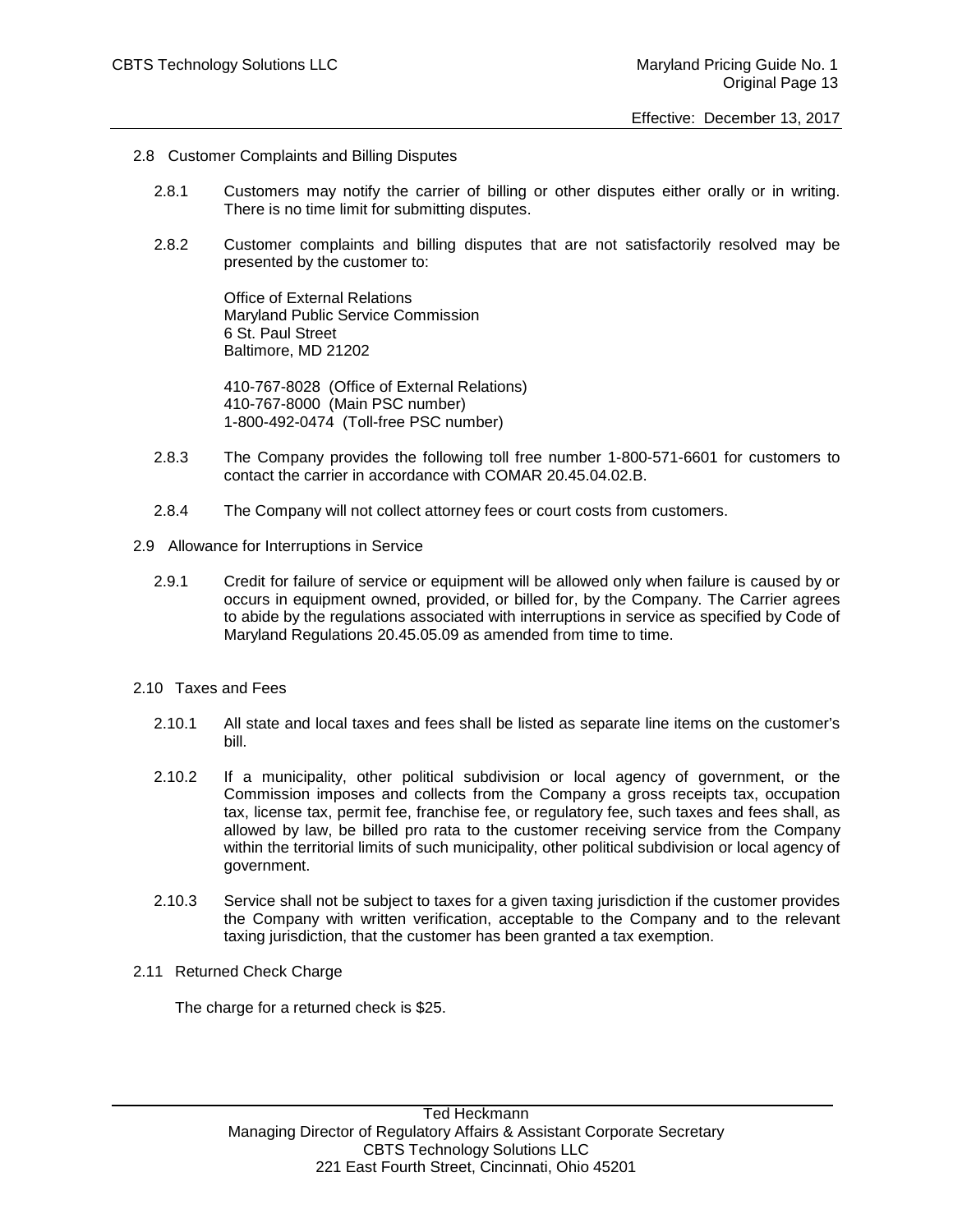2.12 Directory Assistance Call Allowance

Residential customers shall receive four free directory assistance calls per month with two requests per call. Charges will not be levied for Directory Assistance on an individual who suffers from a physical or visual disability that precludes the use of a telephone directory.

2.13 Special Customer Arrangements

In cases where a customer requests special or unique arrangements which may include but are not limited to engineering, conditioning, installation, construction, facilities, assembly, purchase or lease of facilities and/or other special services not offered under this tariff, the Company, may provide the requested services. Appropriate recurring charges and/or nonrecurring charges and other terms and conditions will be developed for the customer for the provisioning of such arrangements.

- 2.14 Termination of Service:
	- 2.14.1 Denial of Service Without Notice

The Company may discontinue service without notice for any of the following reasons:

- 2.14.1.1 Hazardous Condition. For a condition on the customer's premises determined by the Company to be hazardous.
- 2.14.1.2 Adverse Effect on Service. Customer's use of equipment in such a manner as to adversely affect the Company's equipment or the Company's service to others.
- 2.14.1.3 Tampering With Company Property. Customer's tampering with equipment furnished and owned by the Company.
- 2.14.1.4 Unauthorized Use of Service. Customer's unauthorized use of service by any method which causes hazardous signals over the Company's network.
- 2.14.1.5. Illegal use of Service. Customer's use of service or equipment in a manner to violate the law.
- 2.14.2. Denial of Service Requiring Notice
	- 2.14.2.1 The Company may deny service for any of the following reasons provided it has notified the customer of its intent, in writing, to deny service and has allowed the customer a reasonable time of not less than 10 days in which to remove the cause for denial:
		- 2.14.2.1.A Non-compliance with Regulations. For violation of or non-compliance with regulations contained in Code of Maryland Regulations 20.45.04, or for violation of or non-compliance with the Company's tariffs on file with the Commission.
		- 2.14.2.1.B Failure on Contractual Obligations. For failure of the customer to fulfill his contractual obligations for service or facilities subject to regulation by the Maryland Public Service Commission.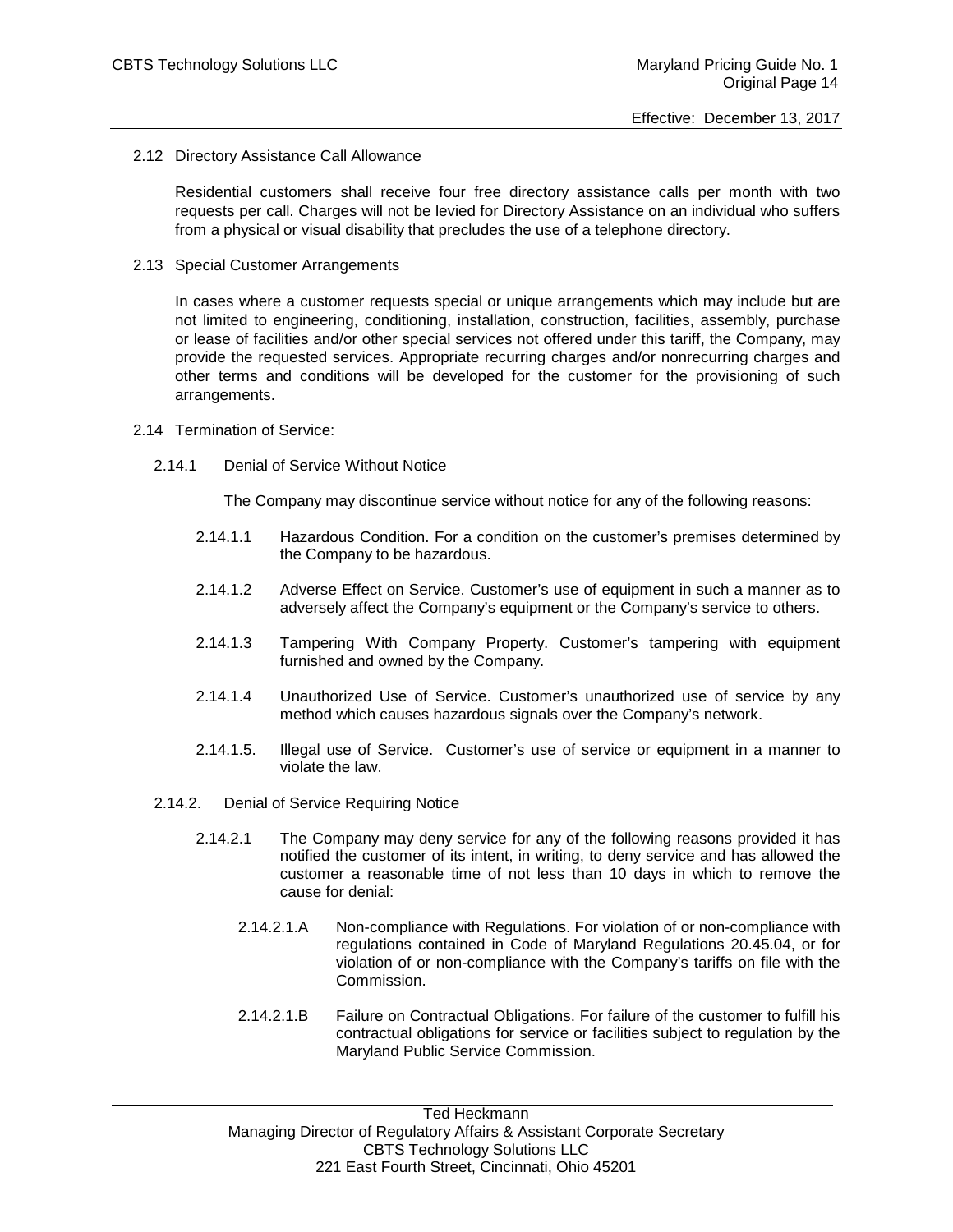- 2.14.2.1.C Refusal of Access. For failure of the customer to permit the Company to have reasonable access to its equipment.
- 2.14.2.1.D Non-payment of Bill.
	- 2.14.2.1.D.1 For non-payment of a bill for service, provided that the Company has made a reasonable attempt to effect collection and has given the customer written notice of its intent to deny service if settlement of his account is not made and provided the customer has at least 5 days, excluding Sundays and holidays in which to make settlement before his service is denied.
	- 2.14.2.1.D.2 In cases of bankruptcy, receivership, abandonment of service, or abnormal toll usage not covered adequately by a security deposit, less than 5 days notice may be given if necessary to protect the Company's revenues.
	- 2.14.2.1.D.3 Except in cases where a prior promise to pay has not been kept or bankruptcy, receivership, abandoned service, or abnormal toll usage is involved, the Company may not deny service on the day preceding any day on which it is not prepared to accept payment of the amount due and to reconnect service.
	- 2.14.2.1.D.4 Failure to Comply with Service Conditions. For failure of the customer to furnish the service equipment, permits, certificates, or rights-of-way, specified by the Company as a condition to obtaining service, or if the equipment or permissions are withdrawn or terminated.
	- 2.14.2.1.D.5 Failure to Comply with Municipal Ordinances. For failure to comply with municipal ordinances or other laws pertaining to telephone service.
	- 2.14.2.1.D.6 Failure to Pay Increased Deposit Required. For failure of the customer to pay an increased security deposit when warranted by the Company to protect its revenue in accordance with Code of Maryland Regulations 20.45.04.
- 2.14.3. Insufficient Reasons for Denial of Service
	- 2.14.3.1 The following may not constitute cause for refusal of service to a present or prospective customer:
		- 2.14.3.1.A Failure of a prior customer to pay for service at the premises to be serviced;
		- 2.14.3.1.B Failure to pay for a different class of service for a different entity;
		- 2.14.3.1.C Failure to pay the bill of another customer as guarantor of that bill;
		- 2.14.3.1.D Failure to pay directory advertising charges;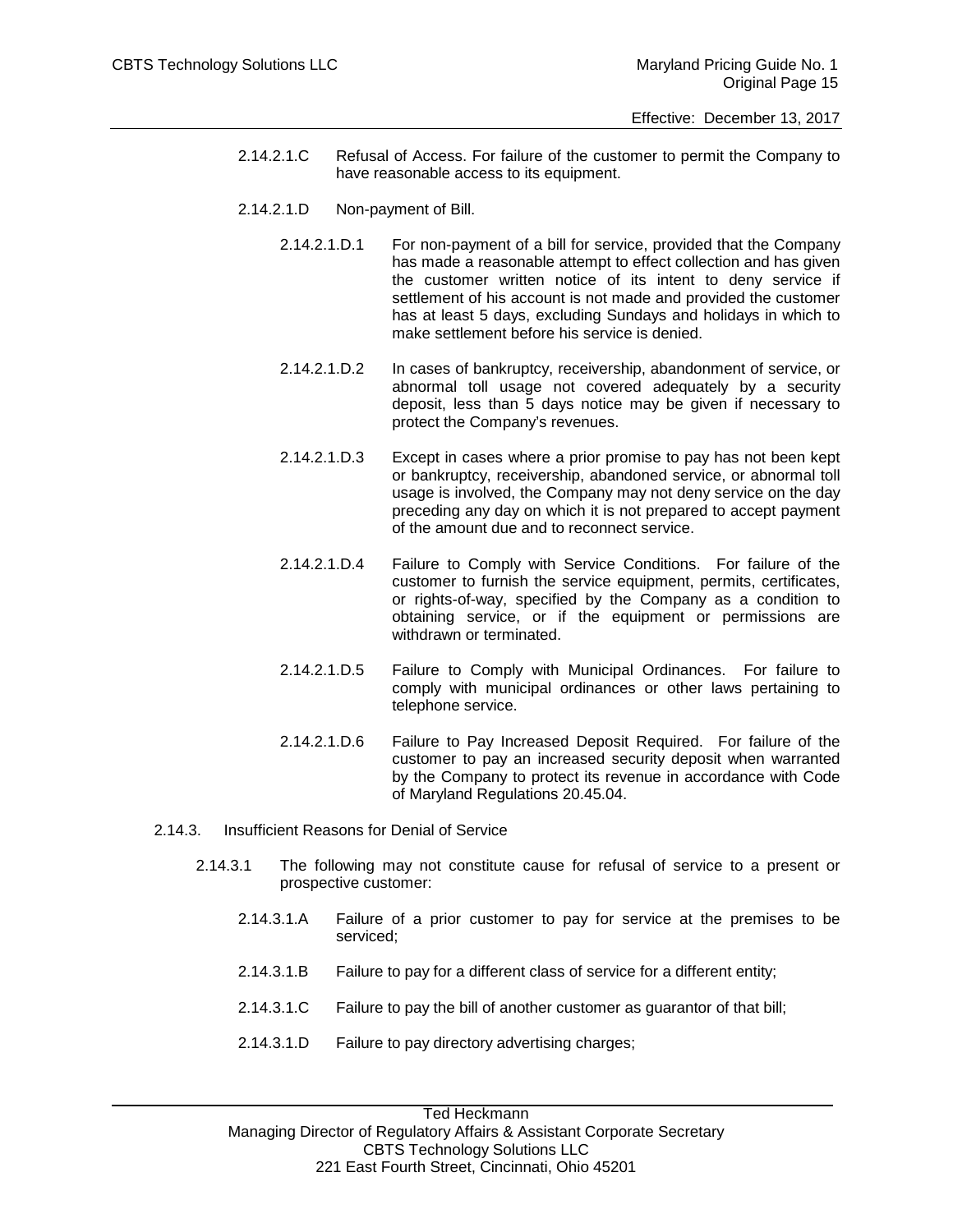- 2.14.3.1.E Failure to pay an undercharge as described in the Code of Maryland Regulations 20.45.04.01.D.(2); or
- 2.14.3.1.F Failure to pay an outstanding bill that is over 7 years old, unless the:
	- 2.14.3.1.F.1 Customer signed an agreement to pay the outstanding bill before the expiration of this period;
	- 2.14.3.1.F.2 Outstanding bill is for service obtained by the customer by means of tampering with equipment furnished and owned by the Company or by unauthorized use of service by any method; or
	- 2.14.3.1.F.3 Outstanding bill is for service obtained by the customer by means of an application made:
		- (i) In a fictitious name,
		- (ii) In the name of an individual who is not an occupant of the dwelling unit, without disclosure of the individual's actual address,
		- (iii) In the name of a third party without disclosing that fact or without bonafide authority from the third party, or
		- (iv) Without disclosure of a material fact or by misrepresentations of a material fact.

# PROVISION OF SERVICE AND FACILITIES

- 2.15 Unlawful Use of Service
	- 2.15.1 Service shall not be used for any purpose in violation of law or for any use as to which the customer has not obtained all required governmental approvals, authorizations, licenses, consents, and permits. The Company shall refuse to furnish service to an applicant or shall disconnect the service without notice of a customer when:
		- 2.15.1.1 An order shall be issued, signed by a judge finding that probable cause exists to believe that the use made or to be made of the service is prohibited by law, or
		- 2.15.1.2 The Company is notified in writing by a law enforcement agency acting within its jurisdiction that any facility furnished by the Company is being used or will be used for the purpose of transmitting or receiving gambling information in interstate or foreign commerce in violation of the law.
	- 2.15.2 If service has been physically disconnected by law enforcement officials at the customer's premises and if there is not presented to the Company the written finding of a judge, then upon written or verbal request of the subscriber, and agreement to pay restoral of service charges and other applicable service charges, the Company shall promptly restore such service.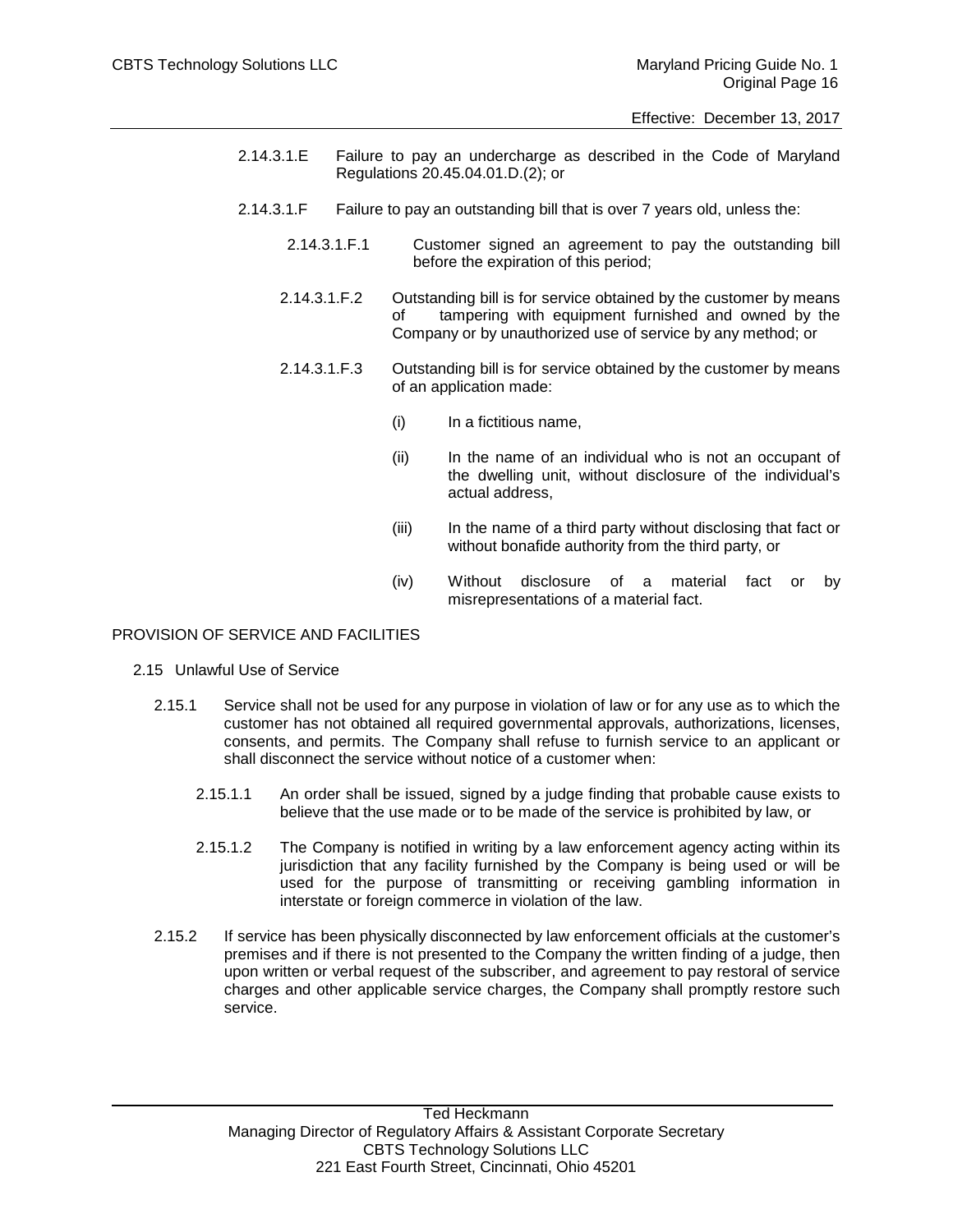2.16 Interference with or Impairment of Service

Service shall not be used in any manner that interferes with other persons in the use of their service, prevents other persons from using their service, or otherwise impairs the quality of service to other customers. The Company may require a customer to immediately shut down its transmission of signals if said transmission is causing interference to others or impairing the service of others.

- 2.17 Telephone Solicitation by Use of Recorded Messages
	- 2.17.1 Service shall not be used for the purpose of solicitation by recorded messages when such solicitation occurs as a result of unrequested or unsolicited calls initiated by the solicitor by means of automatic dialing devices. Such devices, with storage capability of numbers to be called or a random or sequential number generator that produces numbers to be called and having the capability, working alone or in conjunction with other equipment, of disseminating a prerecorded message to the number called and which are calling party or called party controlled, are expressly prohibited.
- 2.18 Incomplete Calls
	- 2.18.1 There shall be no charge for incomplete calls. No charge will be levied for unanswered calls. Customers will receive credit for calls placed to a wrong number if the customer notifies the Company of the error.
- 2.19 Overcharge/Undercharge
	- 2.19.1 Overcharge/undercharge provisions will be in accordance with COMAR 20.45.04.01.
	- 2.19.2 When a customer has been overcharged, the amount shall be refunded or credited to the customer.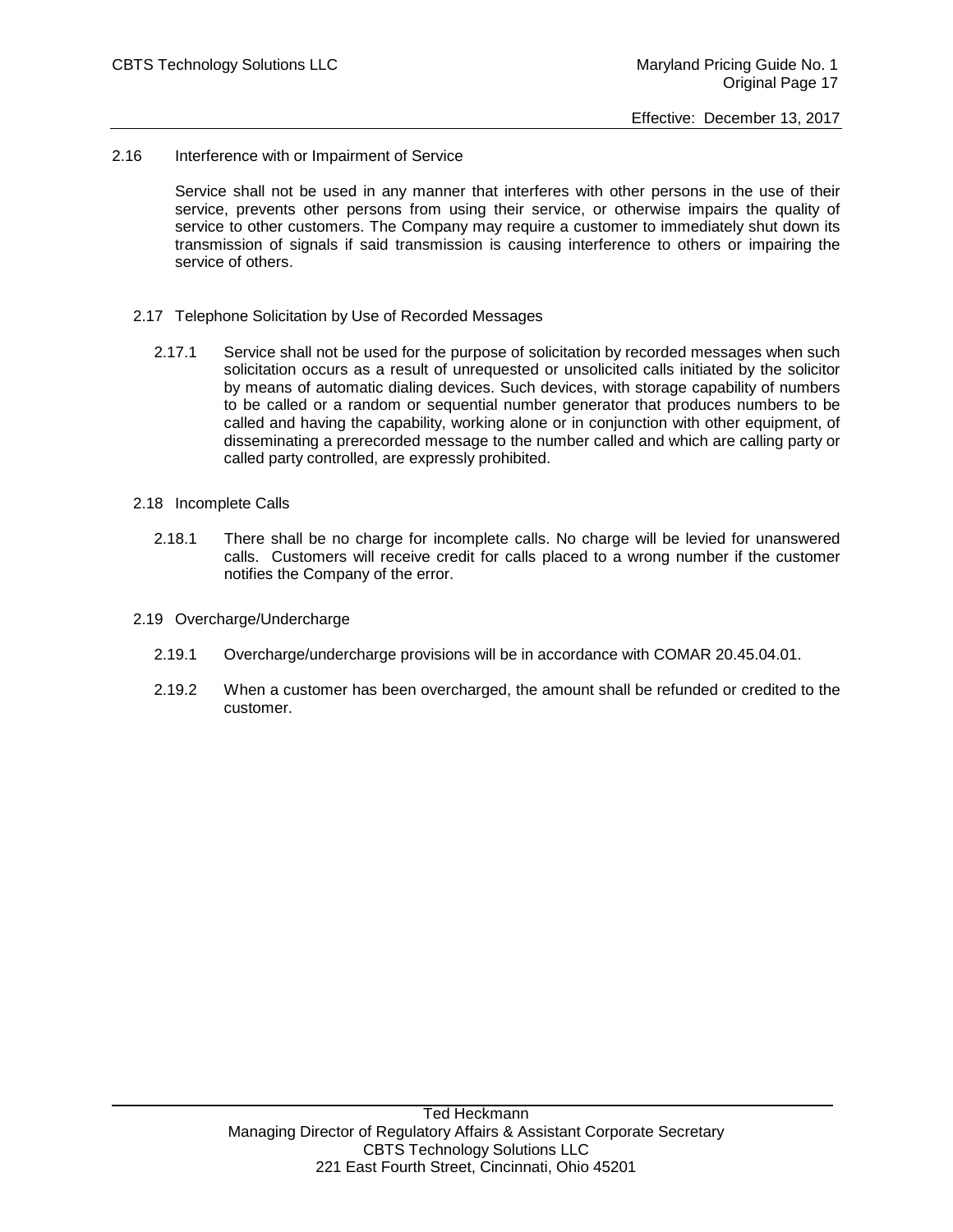### 2.20 Emergency Number 911 Service

This service is offered solely as an aid in handling assistance calls in connection with fire, police or other emergencies. The Company is not responsible for any losses, claims, demands, suits or any liability whatsoever, whether suffered, made, instituted or asserted by the Customer or by any other party or person for any personal injury to or death of any person or persons, and for any loss, damage or destruction of any property, whether owned by the Customer or others, caused or claimed to have been caused by : (1) mistakes, omissions, interruptions, delays, errors or other defects in the provision of this service, or (2) installation, operation, failure to operate, maintenance, removal, presence, condition, location or use of any equipment and facilities furnishing this service.

The Company is not responsible for any infringement or invasions of the right of privacy of any person or persons, caused or claimed to have been caused, directly or indirectly, by the installation, operation, failure to operate, maintenance, removal, presence, condition, occasion or use of emergency 911 service features and the equipment associated therewith, or by any services furnished by the Company including, but not limited to, the identification of the telephone number, address or name associated with the telephone used by the party or parties accessing emergency 911 service, and which arise out of the negligence or other wrongful act of the Company, the Customer, its Customers, agencies or municipalities, or the employees or agents of any one of them.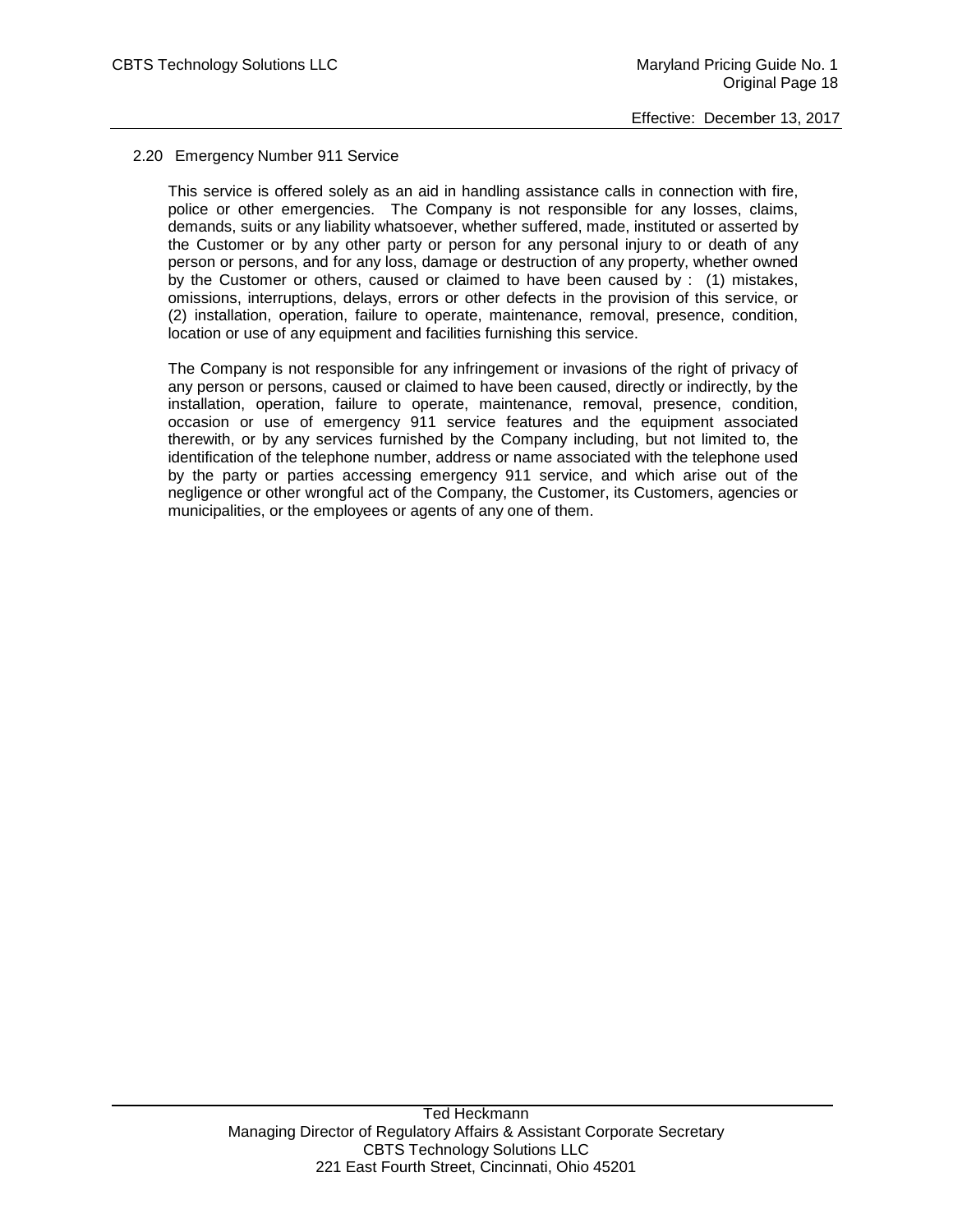### 3 DESCRIPTION OF SERVICES

- 3.1 Trial Services
	- 3.1.1 The Company may offer new services, not otherwise tariffed, from time to time on a trial basis subject to Commission approval. Such trials are limited to a maximum of six months at which time the trial offering must be either withdrawn or made available on permanent basis.
- 3.2 Promotional Offerings
	- 3.2.1 The Company may offer existing services on a promotional basis, subject to Commission approval, that provides special rates, terms, or conditions of service. Promotional offerings are limited to a maximum of six months at which time the promotional offering must be either withdrawn or made available on a permanent basis. All promotions, regardless of whether services are given away for free, are subject to Commission approval. The Company may file a promotional offering on one days notice to the Commission.
- 3.3 Individual Case Basis ("ICB") Offerings
	- 3.3.1 The tariff may not specify the price of a service in the tariff as ICB. The Company may or may not have an equivalent service in its tariff on file with the Commission, and the quoted ICB rates may be different than the tariffed rates. An ICB must be provided under contract to a customer and the contract filed (can be under seal) with the Commission. All customers have non-discriminatory access to requesting the service under an ICB rate.
- 3.4 Customized Pricing Arrangements ("CPAs") Offerings
	- 3.4.1 The Company may offer CPAs to eligible customers. Each CPA is customized to meet the specific needs of a customer. Rates quoted are different from the tariffed rates. CPA rates must be provided under contract to a customer and the contract filed (can be under seal) with the Commission.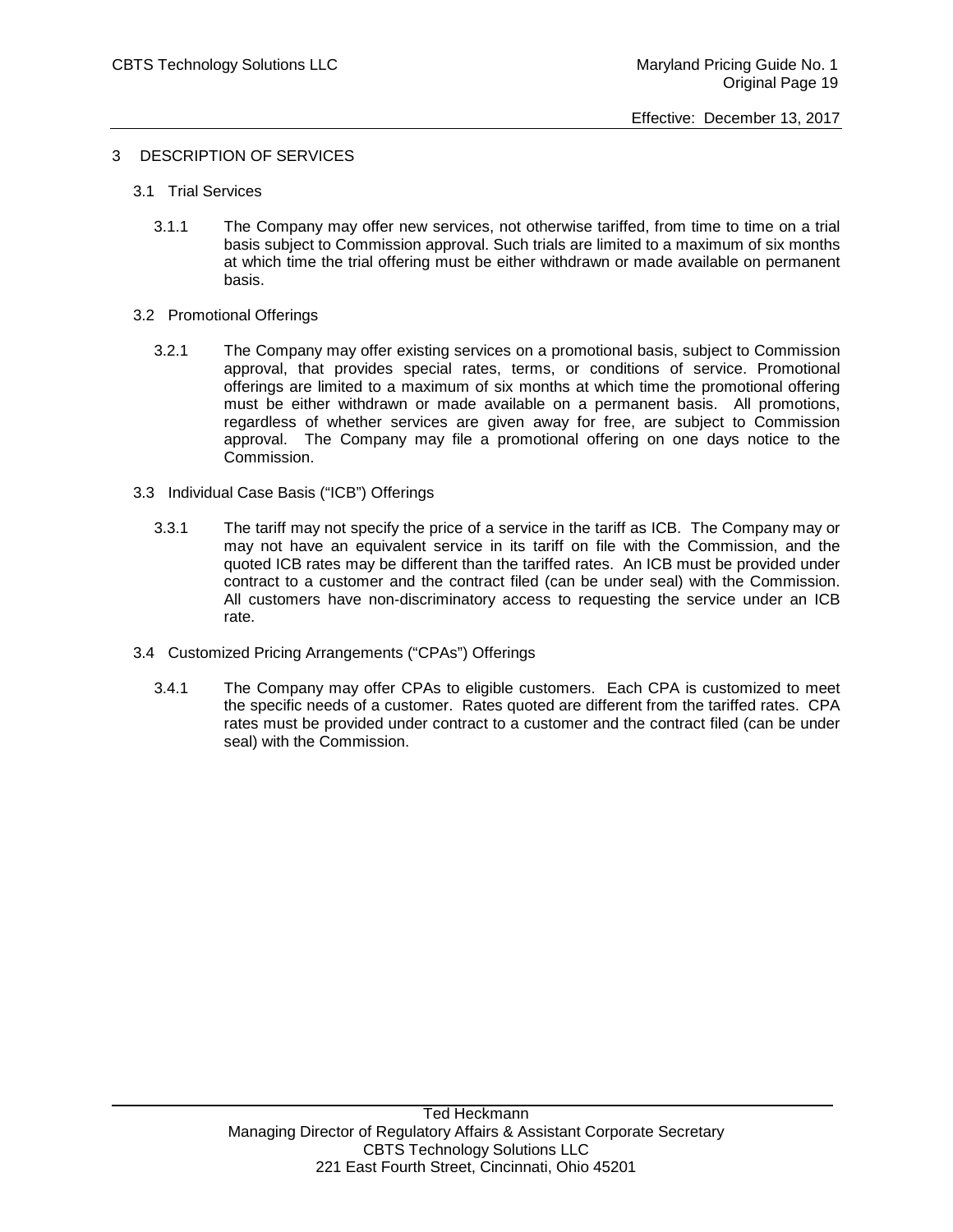### 3 DESCRIPTION OF SERVICES

### 3.5 DIRECTORY LISTINGS

### 3.5.1 TERMS AND CONDITIONS

Listings are regularly provided in connection with local exchange service. At the request of the customer, the listing may be omitted from the directory and directory assistance records (Non-Published Service).

The rates and regulations specified in this section apply only to the alphabetical directory. The alphabetical directory is a list of telephone numbers of customers and others arranged alphabetically by surname, business, association, institution, or other nonresidence name.

The alphabetical directory is designed for the purpose of informing calling parties of the telephone number of customers and others listed in it. Accordingly, listings are intended solely for purposes of identification and are limited to information which is essential to such identification.

The Company does not publish a directory of subscriber listings. The Company, however, does arrange for the Subscriber's main billing number to be placed in the directory of the dominant local exchange carrier.

All Directory Listings, regardless of type, must conform to the specifications for the directories. The Company reserves the right to modify the listings to accommodate the space limitations in the directory. Not all listing types are available in all directories.

The Company may refuse a listing which does not constitute a legally authorized or adopted name, or any listing which in its opinion is likely to mislead or to deceive calling parties as to the identity of the listed party, or is intended for advertising purposes or is more elaborate than is reasonably necessary to identify the listed party. The listing of a service, commodity or trade name is not permitted except when such service, commodity or trade name is a part of the name under which the listed party conducts his or her business. The Company may, upon notifying the Customer, discontinue any listing found to be in violation of the foregoing regulations.

A descriptive term characterizing the listed party's business or purpose in a general way may be furnished (in abbreviated form) as a part of the listing, when desired and available. When the character of the listed party's business or purpose is apparent from the name under which it is conducted, a further designation is unnecessary and is not furnished.

Abbreviations may be used to limit the length of any listing when in the opinion of the Company, the clearness of the listing and the identification of the listed party is not impaired by use of abbreviations.

Non-Published Service customers forfeit non-address, non-list, or non-published service privacy when calling the Universal Emergency Number Service (911). The telephone number and address of the station from which the emergency call originates are passed to the Public Safety Answering Point along with the call in order for emergency units to respond to the call.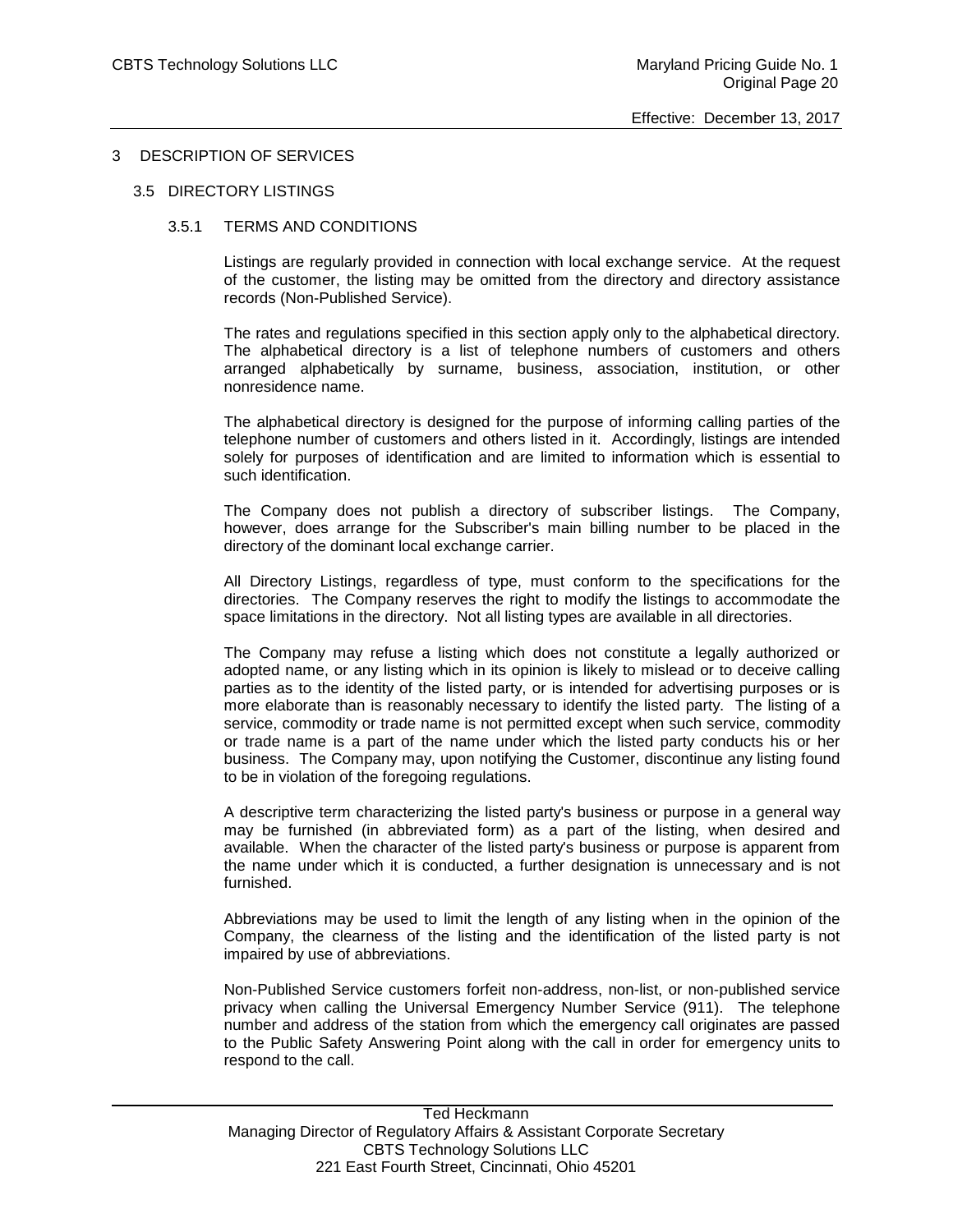Incoming calls to Non-Published Service customers will be completed by the Company only when the calling party places the call by number. The Company will adhere to this practice regardless of any claim of emergency the calling party may present.

The acceptance by the Company of the customer's request for Non-Published Service does not create any relationship or obligation, direct or indirect, to any person other than the Customer.

The Company makes every effort to safeguard the address and numbers of Non-Published Service customers. However, in the absence of gross negligence or willful misconduct, no liability will attach to the Company for damages arising from inadvertently publishing the address or telephone number of a Non-Published Service customer in the directory; or disclosing the number or address to any person. The customer indemnifies and saves the Company harmless against any and all claims for damages caused or claimed to have been caused, directly or indirectly, by the publication of the number of a Non-Published Service customer in the directory or otherwise disclosed, the Company's liability is limited to and satisfied by a refund of any monthly charges made by the Company.

Providing the name, address and/or telephone number of a Non-Published Service customer to the customer's primary interexchange carrier for billing purposes only, does not constitute publication or disclosure of the customer's name, number and/or address under this tariff.

Interexchange carriers may not release the name, address, and/or telephone number of any Non-Published Service customer, except as follows: Use of name and address for the rendering the interexchange carrier's bill to the customer; Release of the telephone number only for purposes of detail billing.

# 3.5.2 Definitions

- 3.5.2.1 Primary Listing A primary listing is the listing furnished as a part of the local exchange service. It includes the name of the customer; a business, purpose, or other nonresidence designation when required; the address; and the telephone number.
- 3.5.2.2 Additional Listings To be eligible for any type of additional listing, a customer must pay the appropriate monthly rate, if any, for a primary listing or its equivalent. Additional listings are listings which are similar to primary listings and furnished in addition to primary listings at the request of the customer.
- 3.5.2.3 Alternate Listings Alternate listings are supplementary listings which usually follow a primary or regular additional listing and refer a calling party to other telephone numbers under certain conditions. The alternate telephone numbers may be those of other customers, subject to their consent.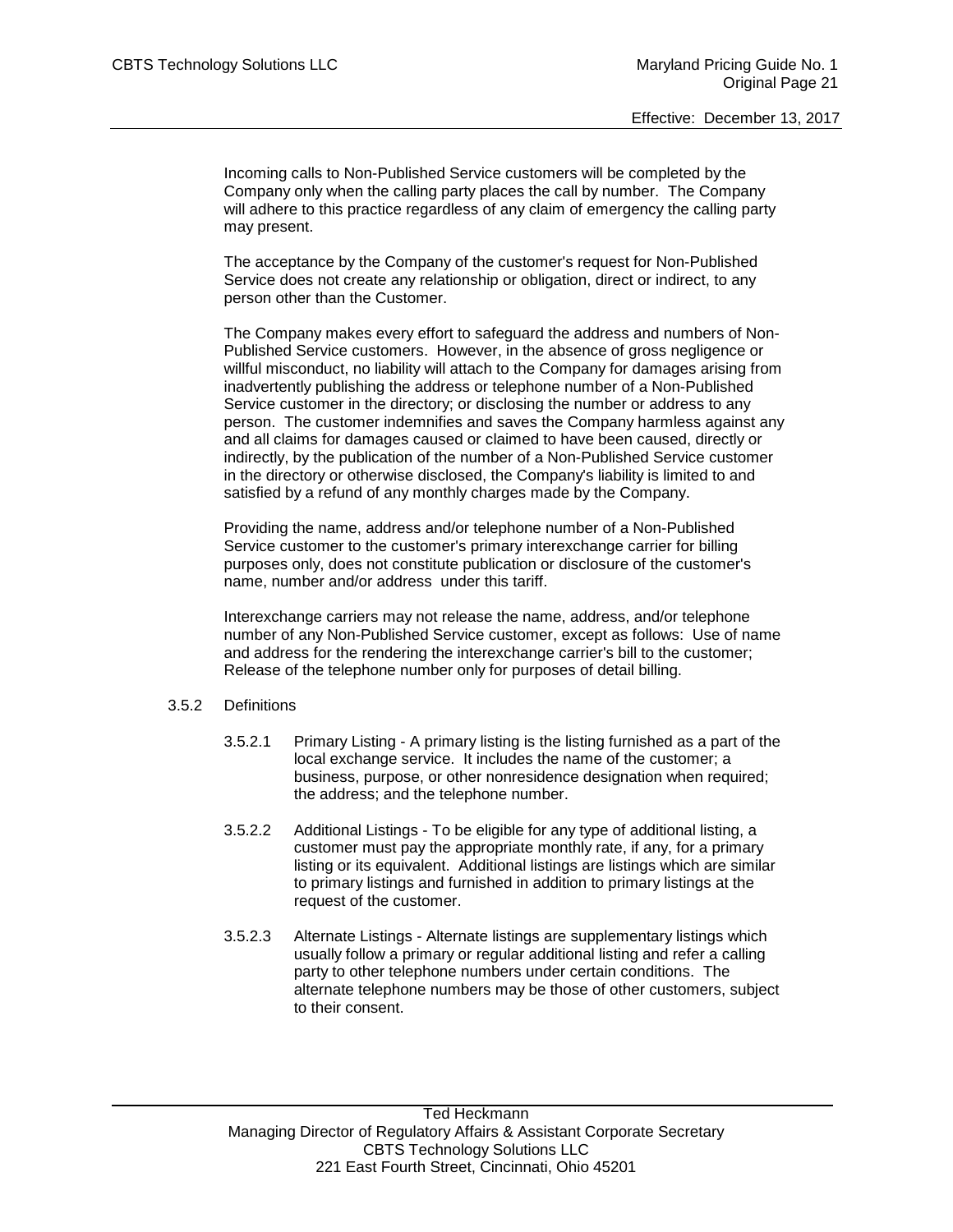- 3.5.2.4 Non-Published Service Non-published listings are not printed in directories nor available from directory assistance. A nonpublished telephone service will be furnished, at the Customer's request providing for the omission or deletion of the Customer's telephone listing from the telephone directory and, in addition, the Customer's telephone listing will be omitted or deleted from the directory assistance records. Per Line Blocking Number Privacy will be provided when requested by the customer, to all non-published service customers at no extra monthly charge.
- 3.5.2.5 Foreign Listings Where available, a listing in a phone directory which is not in the Customer's immediate calling area. The Customer will be charged the rates specified in the tariff published by the specific exchange carrier providing the Foreign Listing.

# 3.6 Directory Assistance

A Customer may obtain directory assistance in determining telephone numbers within its local calling area by calling the directory assistance operator. The directory assistance charges applies to each call regardless of whether or not the directory assistance operator is able to furnish the requested information.

# 3.7 Operator Assistance

- 3.7.1 General Assistance: The Customer has the option to request general information from the operator, such as dialing instructions, county or city codes, area code information and Customer Service 800 telephone numbers, but does not request the operator to complete the call.
- 3.7.2 Busy Line Verification and Interrupt Service, provides the Customer with the following options:

Busy Line Verification: Upon request of the calling party, the Company will determine if the line is clear or in use and report to the calling party.

Busy Line Verification with interrupt: The operator will interrupt the call on the called line only if the calling party indicates an emergency and requests interruption.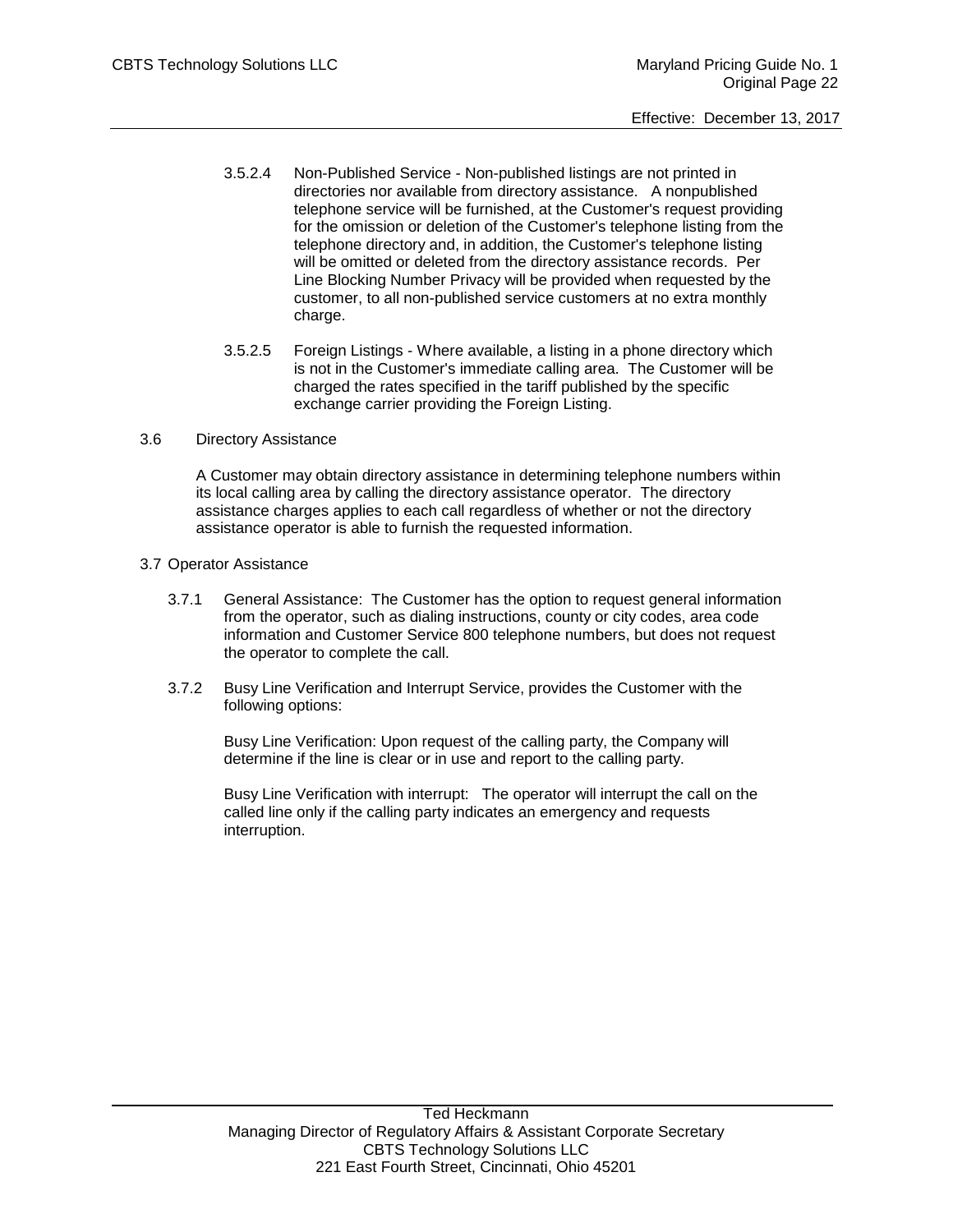### 3.8 Business Access Lines

### 3.8.1 Terms and Conditions

Business Access Lines include the serving central office line equipment and all outside plant facilities including the network interface necessary to connect the serving central office to the customer's premises.

Business Access Lines provide access to and usage of 911 services where available, access to operator services and directory assistance, and access to telecommunications relays service.

Business Access Lines allow for presubscription to toll services and access to interexchange toll providers.

Business Access Lines provide unlimited local calling within the customer's local calling area. The local calling area shall be the same as the local calling areas of the facilities-based Carriers with whom a resale agreement exists between such Carrier and CBTS, unless stated otherwise in the tariff.

Local exchange services are only available where facilities permit and may be subject to special construction charges.

- 3.9 Business Local Service Bundle
	- 3.9.1 General

Business Local Service Bundles provide a flat rate line with unlimited local calling, in combination with the value added services listed below. Subscriber may select any or all of the features in a bundle, where available. The Customer must specify which features to include in the bundle at the time the order is placed. These bundles provide unlimited use of the optional features selected by the Customer to include in the bundle.

- 3.9.2 Regulations
	- 3.9.2.1 Features associated with an individual Local Service bundle are per line. Features cannot be split between lines.
	- 3.9.2.2 All charges (such as E-911 Service, taxes and other surcharges) normally associated with a flat rate line will be billed in addition to the Business Local Service Bundle charges.
	- 3.9.2.3 The nonrecurring charge associated with the Business Bundle applies when a customer installs new service, moves to a new address or changes the telephone number associated with the Business Bundle.
- 3.9.3 Service Description

Customers subscribing to the Business Local Service bundle may subscribe to any or all of the following features where available.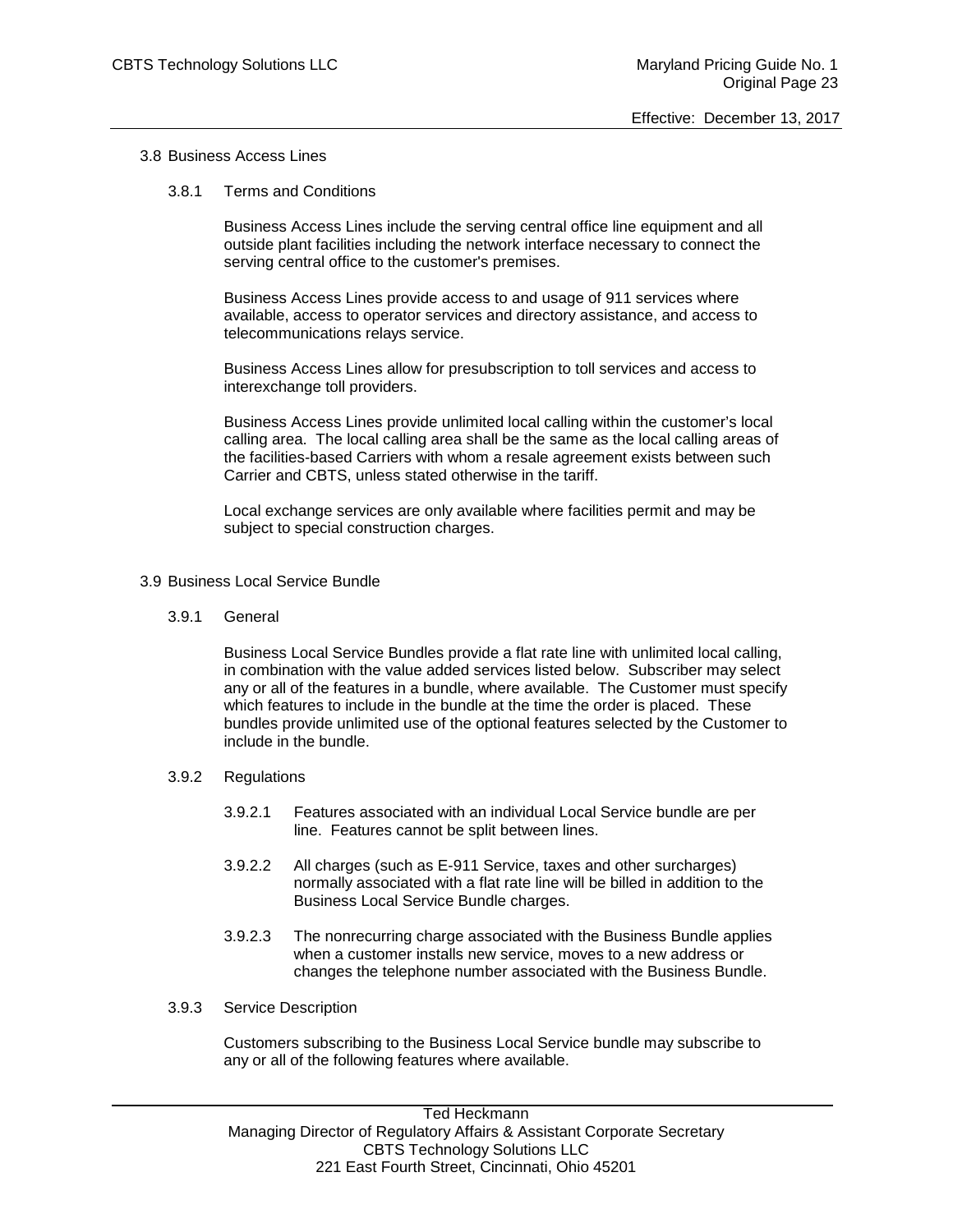- 3.9.3.1 Call Waiting allows a customer to control the treatment applied to incoming calls while the customer is off-hook on an existing call. While on an existing call, Call Waiting Deluxe notifies the customer of an incoming call with the call waiting tone.
- 3.9.3.2 Calling Name and Number provides for the delivery of the listed name and telephone number associated with the calling party telephone number on incoming calls. This information is provided to the subscriber to Calling Name and Number service so that the information may be displayed on a customer-provided display device attached to the subscriber's line or telephone set.
- 3.9.3.3 Voice Mail Support Package provides the combination of the Call Forwarding Busy, Call Forwarding Don't Answer, and Message Waiting Indicator services.
- 3.9.3.4 Hunting is the process by which two or more exchange service lines, served from the same central office and furnished to the same customer, are grouped so that incoming calls overflow to the first nonbusy line if the called line is busy. A busy signal is not given unless all the grouped lines are busy.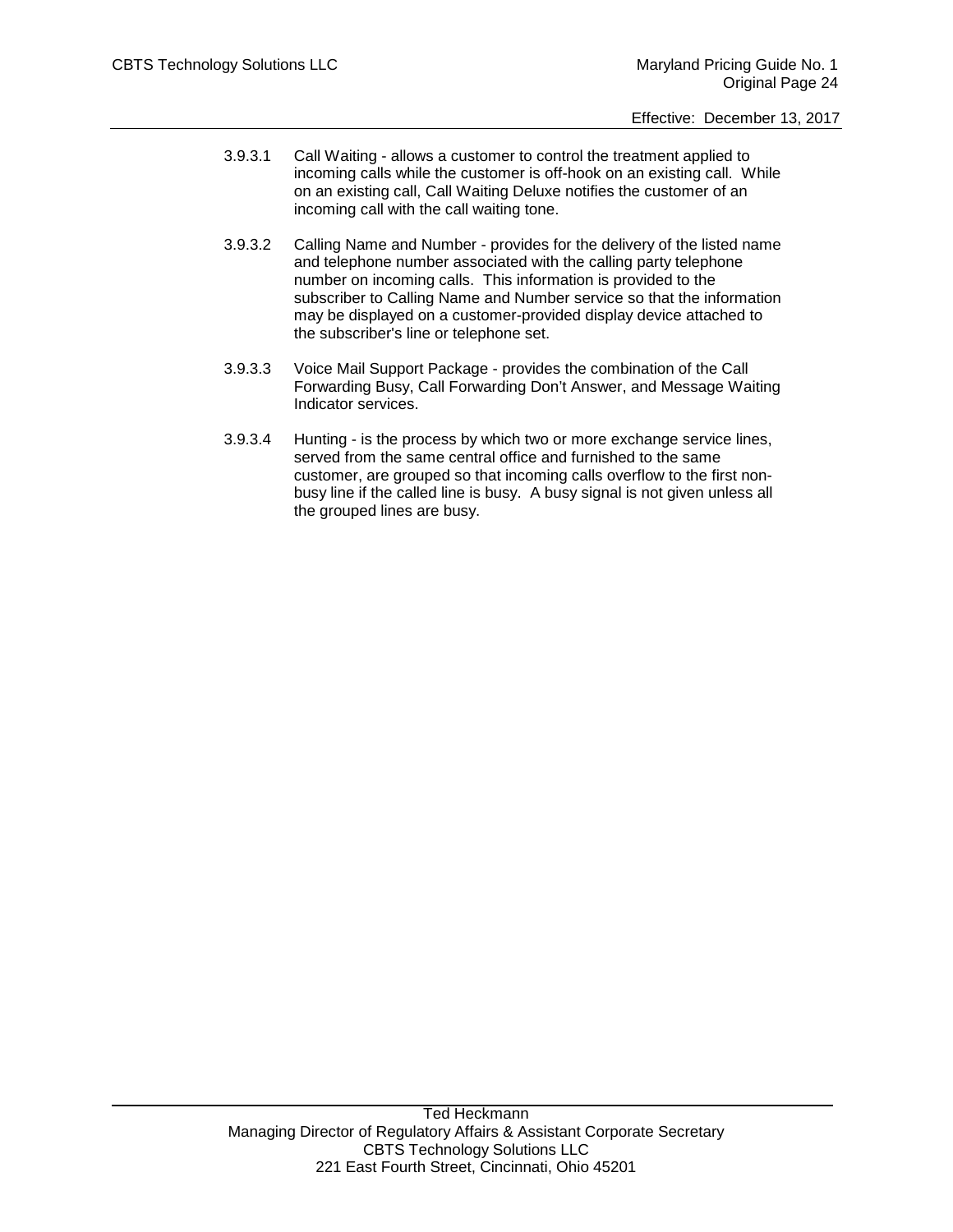### 3.10 PRI Services

3.10.1 Service Description

Primary Rate Interface (PRI) Service is an ISDN local exchange service that provides a Customer with the ability to transmit and receive multiple voice and data circuit switched calls simultaneously over a single Primary Rate Facility. PRI Service is available from suitably equipped central offices and where suitable loop facilities exist.

PRI Service consists of a Primary Rate Facility and B-Channel Bearer Trunks and D-Channel Bearer Services. The Primary Rate Facility and the ISDN Bearer Trunks are not offered separately. Up to twenty-three B-Channels Bearer Trunks and one D-Channel Bearer Service may be provisioned on each access line. In addition, optional features may be purchased as specified below. Only flat rate trunk channels are available.

#### 3.10.2 Regulations

- 3.10.2.1 PRI Service is furnished subject to the availability of suitable facilities and is only served from specially-equipped digital central offices.
- 3.10.2.2 The minimum service period for PRI Service is twelve months.
- 3.10.2.3 The Customer is responsible for providing power to all customer premises equipment (CPE) attached to the Primary Rate Facility.
- 3.10.2.4 When a customer transfers a call, the customer is responsible for any toll charges associated with the customer originated leg(s) of the call.
- 3.10.2.5 If upon completion of the current payment period the customer has not chosen a new payment period and has not requested discontinuance of service, the customer's agreement will automatically renew for a 12 month period at the rate the customer is paying under their current agreement unless either party notifies the other in writing or verbally of its intention not to renew before the end of the then-current term.
- 3.10.2.6 If the customer terminates their service prior to the expiration date of the term agreement, the customer will be required to pay early termination charges that equate to the monthly charges for the remainder of either the initial payment period or the subsequent 12-month payment periods. (Inclusion of early termination liability by the company in its tariff or a contract does not constitute a determination by the Commission that the termination liability imposed by the company is approved or sanctioned by the Commission. Customers shall be free to pursue whatever legal remedies they may have should a dispute arise.)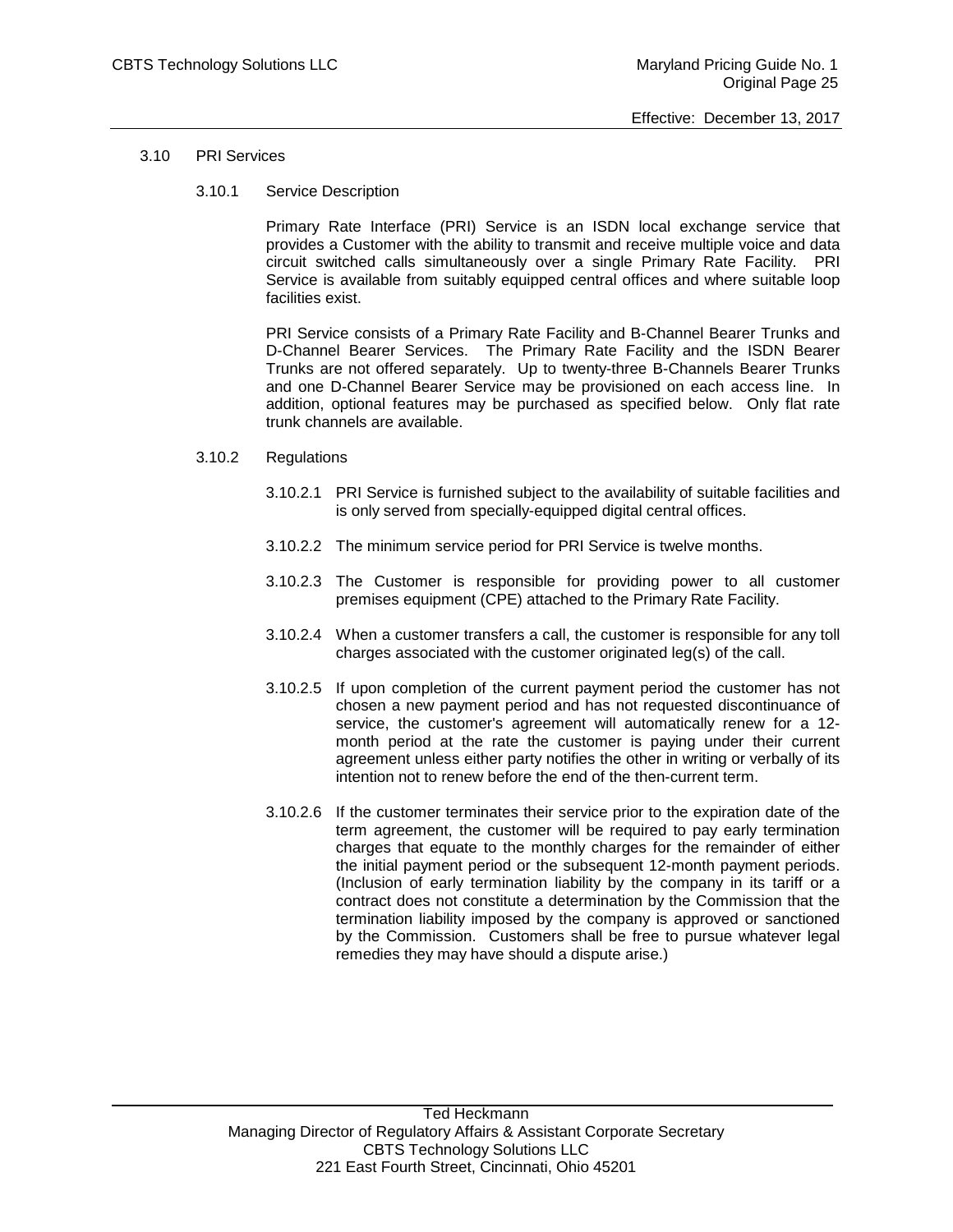# 3.10.3 Optional Features

The following features are available to PRI Service customers at additional cost.

- 3.10.3.1 Call-By-Call Service Selection This feature provides the option for B-Channels to be assigned into a flexible trunk group which can support different call types based on real-time traffic needs. Call-By-Call service selection also allows primary as well as secondary long-distance carriers to be established for the entire trunk group (e.g., Alternate Routing Arrangement).
- 3.10.3.2 Individual Calling Line Identification (ICLID) This feature provides customer access to the calling party's number. Feature operation is dependent on customer premise equipment and technology in use at the calling party's serving office.
- 3.10.3.3 Direct Inward Dialing (DID) This feature provides Direct Inward Dialing to a station. DID Termination rates will apply per B-Channel configured with this option. ISDN Primary Rate Interface Service DID Number Blocks are ordered with DID Terminations on the B-Channels.
- 3.10.3.4 Back-up D-Channel This feature provides a minimum of three or more Primary Rate Interface Service facilities terminating at the same customer premises to share one primary and one secondary (or Back-up) D-Channel. The number of Primary Rate Interface Service facilities that can be shared by this feature will be based upon the availability of central office and other network facilities, and will be subject to change on a central office by central office basis.
- 3.10.3.5 Channel Transfer Service This feature allows the customer to transfer an incoming call to another line and then hang up leaving the other two parties on a two-way call and freeing up the customer's line for another call. The customer will be responsible for toll charges associated with the transferred call.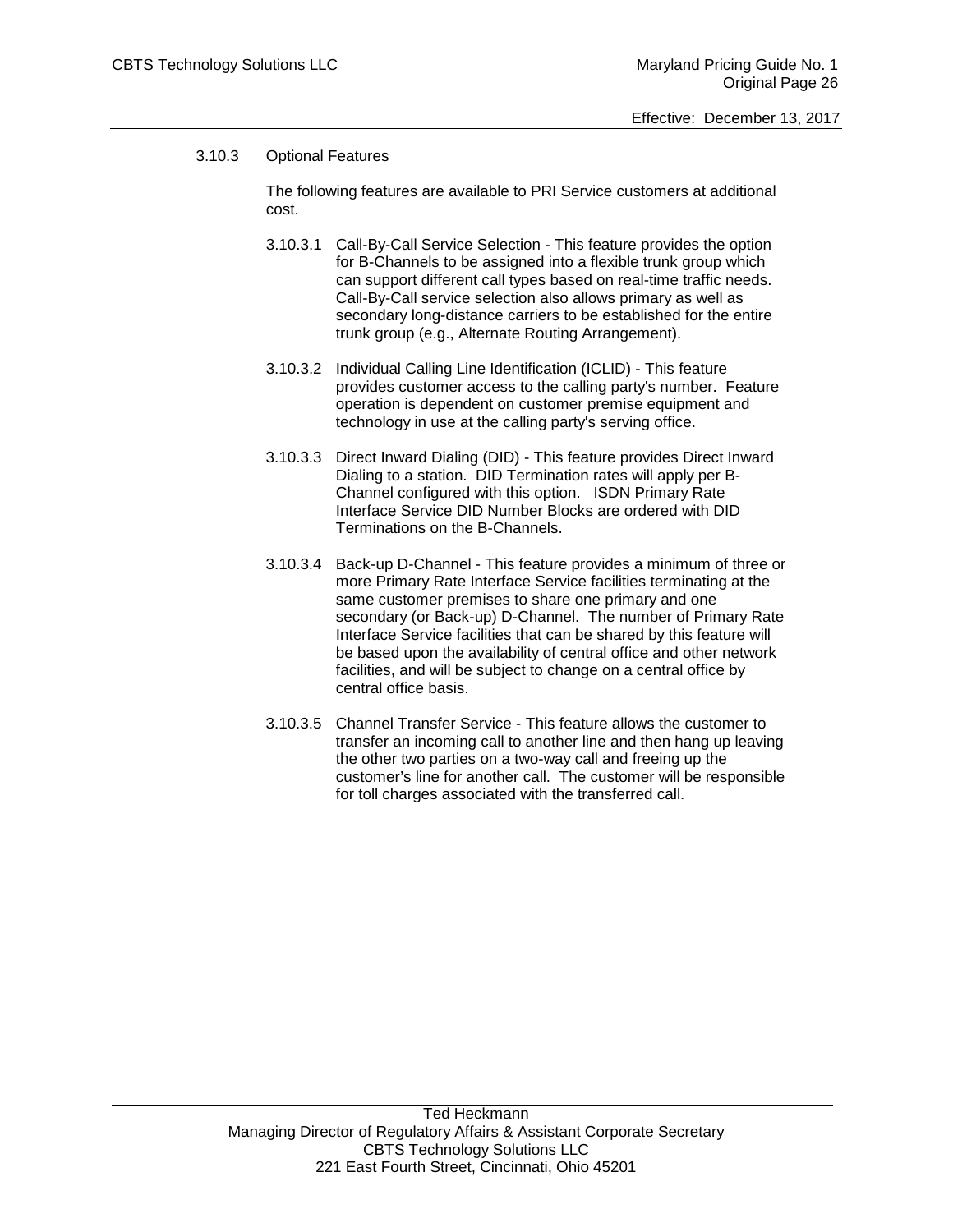# 4 RATES AND CHARGES

- 4.1 Calculation of Rates
	- 4.1.1 Rates for service are based on airline mileage between rate centers of the calling and called stations. The location of rate centers is based on information provided by Verizon Maryland, Inc. Mileage is calculated using the Vertical and Horizontal (V&H) coordinate system from the National Exchange Carriers Association Tariff F.C.C. No. 4.
	- 4.1.2 Timing of calls begins when the call is answered at the called station. Calls originating in one time period and terminating in another time period will be billed according to the rates in effect during each portion of the call.
- 4.2 Directory Listing Charges

Nonrecurring Charges:

| Per Listing or     |
|--------------------|
| Per number charges |
| \$20.00            |
|                    |
| 20.00              |
| 20.00              |
| 20.00              |
|                    |

Nonrecurring charges will be applied when service is established and when there are subsequent changes to the listing.

Recurring Charges:

| Additional Listing   | \$4.50 |
|----------------------|--------|
| Alternate Listings   | 4.50   |
| Non-Published Number | 2.00   |
| Foreign Listings     | 4.50   |

4.3 Directory Assistance Charge

Each call to directory assistance will be charged as follows: \$1.99

The Customer may make one request on each directory assistance call.

A credit will be given for calls to directory assistance as follows:

- The customer experiences poor transmission or is cut-off during the call; or
- The customer is given an incorrect telephone number.

To obtain such a credit, the customer must notify the Company.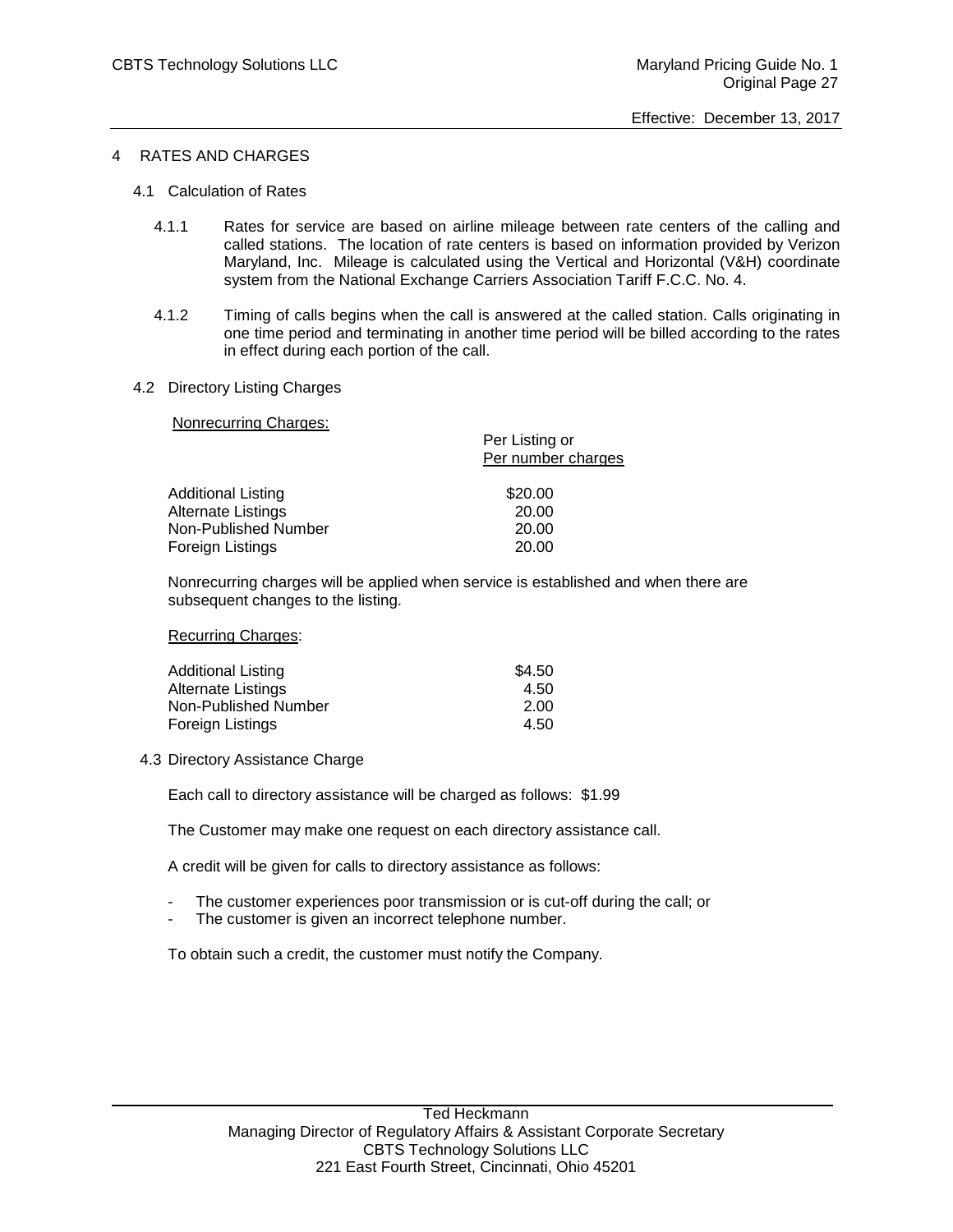4.4 Operator Assistance Charges

The following charges will be applied on a per call basis: \$ 1.00

Rates for busy line verification and interrupt services, as specified below, will apply under the following circumstances, per request:

The operator verifies that the line is busy with a call in progress.

The operator verifies that the line is available for incoming calls.

The operator verifies that the called number is busy with a call in progress and the customer requests interruption. The operator will then interrupt the call, advising the called party the name of the calling party. One charge will apply for both verification and interruption.

| <b>Busy Line Verification</b> | \$3.00 |
|-------------------------------|--------|
| Busy Line Interrupt           | \$5.00 |

4.5 Business Access Lines Charges

| <b>Recurring Charges</b><br><b>First Lines</b> | \$49.75 |
|------------------------------------------------|---------|
| Additional Lines, All Accounts                 | 49.75   |

### Nonrecurring Charges:

To establish or move an Business Access Line, per line 50.00

To change telephone number associated with a Business 12.25 Access Line, per telephone number

# 4.6 Business Local Service Bundle Charges

Recurring Charges

\$69.95

Nonrecurring Charges:

\$60.00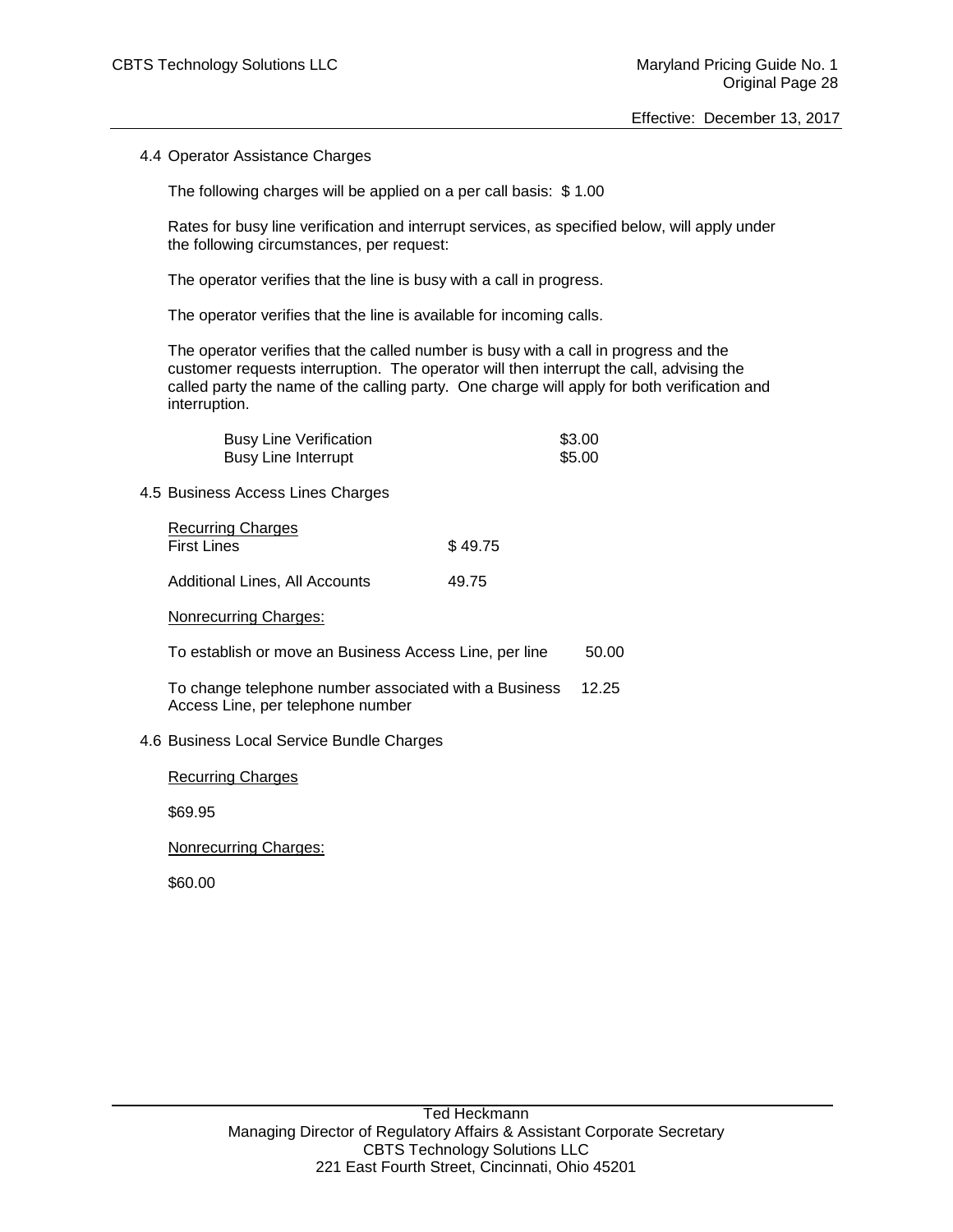Effective: July 9, 2018

# 4.7 PRI Service Charges

| <b>Recurring Charges</b>                                              |                   |     |
|-----------------------------------------------------------------------|-------------------|-----|
|                                                                       | 12 Mo.<br>Term    |     |
| <b>Primary Rate Facility</b><br><b>Each Channel</b>                   | \$547.21<br>49.38 | (Z) |
| <b>DID Number Blocks:</b><br>Each group of 20<br><b>DID Numbers</b>   | 4.15              |     |
| <b>Optional Features</b>                                              |                   |     |
| Call-By-Call                                                          | 115.00            |     |
| ICLID<br>100.00                                                       | 115.00            |     |
| Call-By-Call and<br><b>ICLID Combination</b>                          | 200.00            |     |
| Back-Up D-Channel                                                     | 50.00             |     |
| <b>Channel Transfer Service</b>                                       | 115.00            |     |
| <b>Nonrecurring Charges:</b>                                          |                   |     |
| <b>Primary Rate Facility</b><br>Each Channel                          | \$640.00<br>21.00 |     |
| <b>DID Number Blocks:</b><br>Each group of 20<br>DID Numbers (Note 2) | 207.40            |     |
| <b>Optional Features</b>                                              |                   |     |
| Call-By-Call                                                          | 150.00            |     |
| ICLID<br>100.00                                                       | 115.00            |     |
| Call-By-Call and<br><b>ICLID Combination</b>                          | 200.00            |     |
| Back-Up D-Channel                                                     | 100.00            |     |
| <b>Channel Transfer Service</b>                                       | 100.00            |     |
| to Quelli population DID proposition in location                      |                   |     |

Note 2: If multiple DID number blocks are purchased at the same time, Initial Charge applies to the first group of DID numbers only.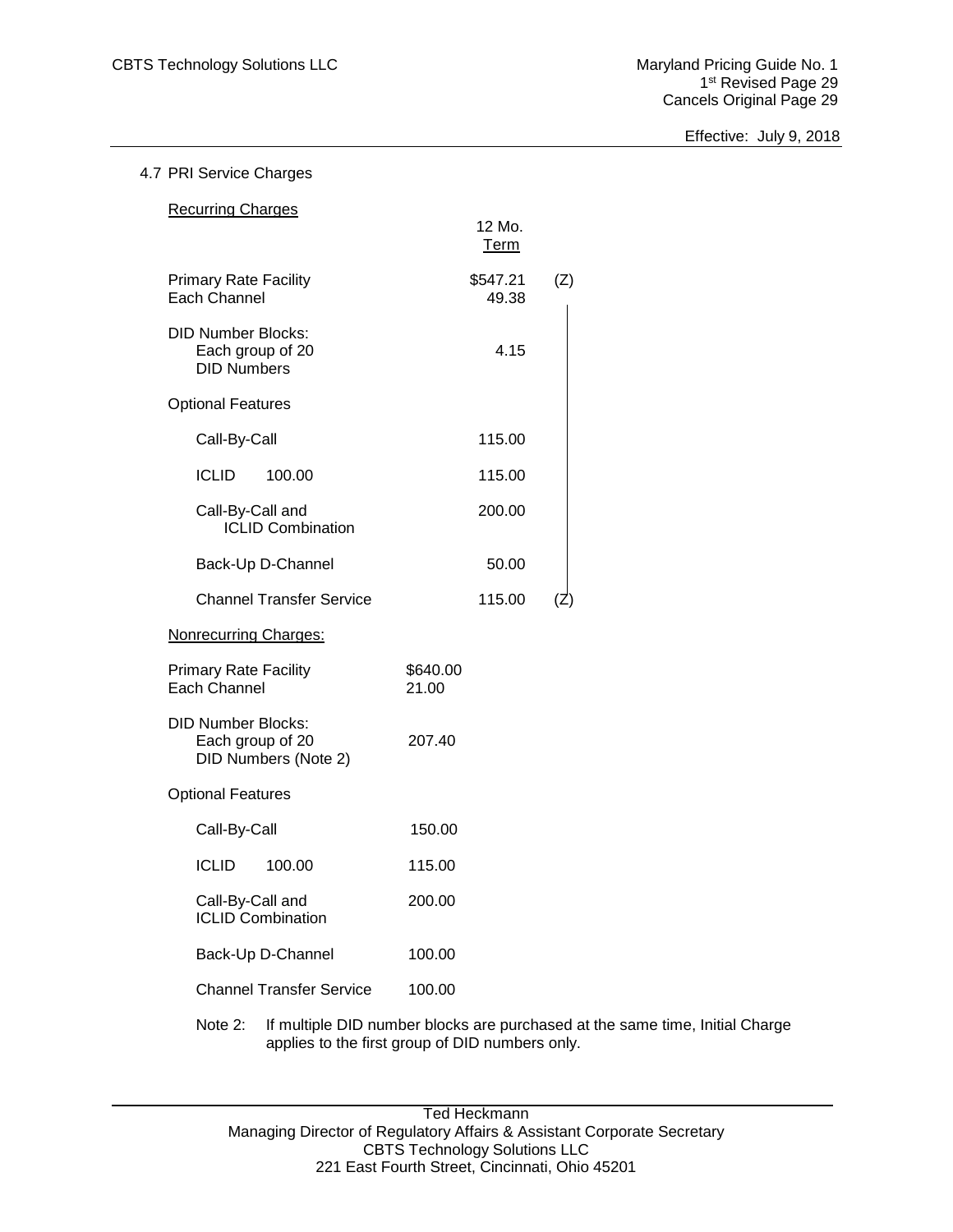# 5 INTRALATA TOLL

### 5.1 General

IntraLATA toll presubscription is a procedure whereby an end user may select and designate an IntraLATA Toll Provider ("ITP") to access IntraLATA toll calls without dialing an access code. The end user may designate an ITP for IntraLATA toll, a different carrier for InterLATA toll, or the same carrier for both. This ITP is referred to as the end user preferred IntraLATA toll provider.

Each carrier will have one or more access codes assigned to it for various types of service. When an end user selects a carrier as its preferred IntraLATA toll provider, only one access code of that carrier may be incorporated into the switching system of the Company permitting access to that carrier by the end user without dialing an access code. Should the same end user wish to use other services of the same carrier, it will be necessary for the end user to dial the necessary access code(s) to reach that carrier's other service(s).

An ITP must use Feature Group D ("FGD") Switched Access Service to qualify as an IntraLATA toll provider. All ITPs must submit a Letter of Intent ("LOI") to the Company at least twenty days prior to the IntraLATA toll-presubscription-conversion date or, if later, forty-five days prior to the date on which the carrier proposed to begin participating in IntraLATA toll presubscription.

Selection of an ITP by an end user is subject to the terms and conditions in Section 5.2.

- 5.2 Presubscription Charge Application
	- 5.2.1 Initial Free Presubscription Choice for New Users

New end users (including an existing customer who orders an additional line) who subscribe to service will be asked to select a primary ITP when they place an order for Company Exchange Service. If a customer cannot decide upon an IntraLATA toll carrier at the time, the customer will have thirty days following completion of the service request to make an IntraLATA PIC choice without charge. In the interim, the customer will be assigned a "No-PIC" and will have to dial an access code to make IntraLATA toll calls. The free selection period available to new end users is the period within thirty days of installation of the new service.

Initial free selections available to new end user are:

- 1. Designating an ITP as their primary carrier, thereby requiring no access code to access that ITP's service. Other carriers are accessed by dialing 101-XXXX or other required codes.
- 2. Choosing no carrier as a primary carrier, thus requiring 101-XXXX code dialing to access all ITPs. This choice can be made by directly contacting the Company.
- 3. Following a new end user's or Pay Telephone Service Provider's free selections, any change made more than 30-days after presubscription is implemented is subject to a nonrecurring charge, as set forth in 5.7.1 following.
- 5.2.2 Charge for IntraLATA Toll Presubscription

After expiration of the initial free presubscription choice period for new customers, as specified above, or existing customers, the end user or ITP will be assessed an IntraLATA Toll presubscription charge as specified in 5.7.1.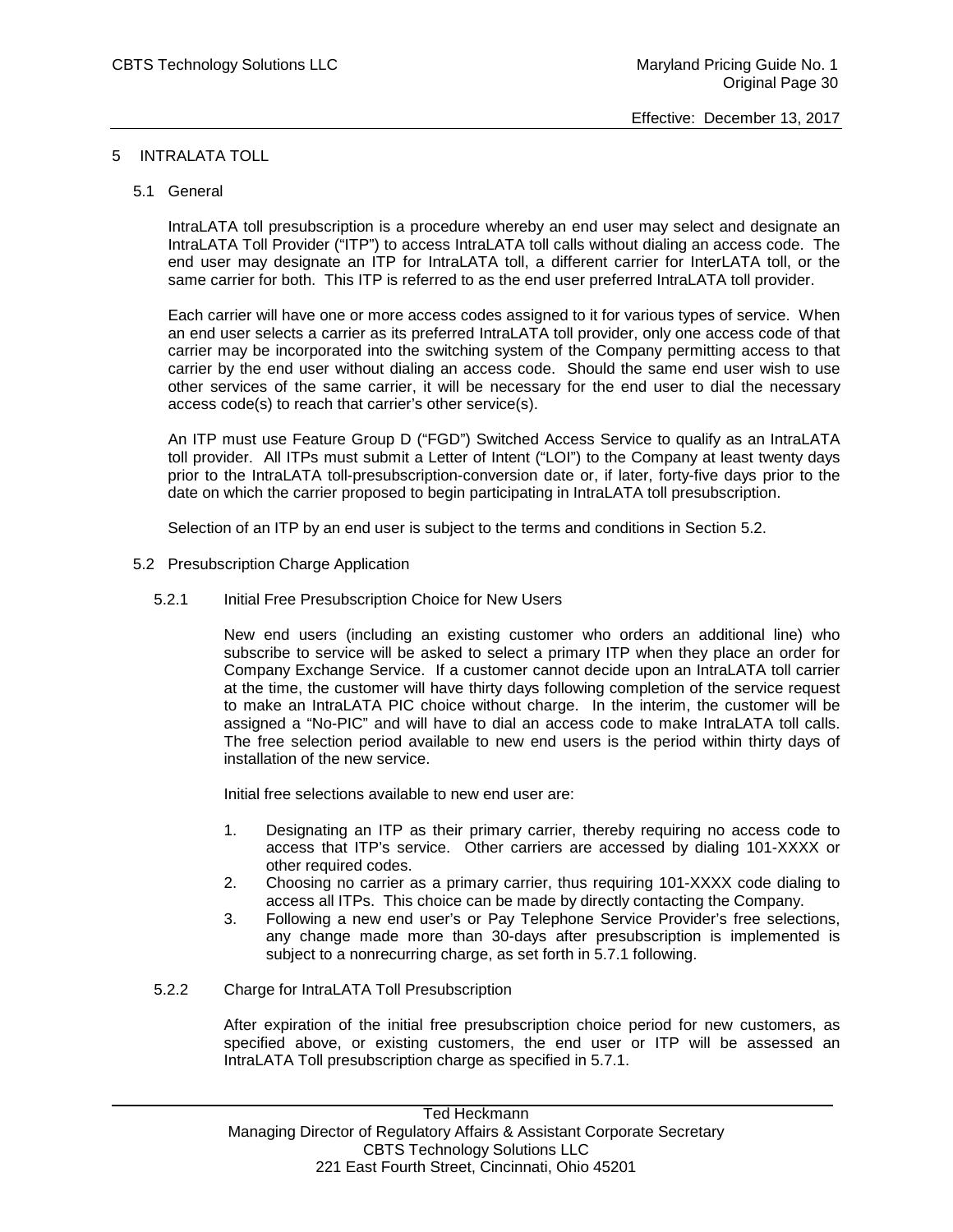5.2.3 Cancellation of IntraLATA Toll Presubscription by an ITP

If an ITP elects to discontinue Feature Group D service after implementation of the IntraLATA toll presubscription option, the ITP is obligated to contact, in writing, all end users who have selected the canceling ITP as their preferred IntraLATA toll provider. The ITP must inform the end users that it is canceling its Feature Group D service, request that the end user select a new ITP and state that the canceling ITP will pay the PIC change charge. The ITP must provide written notification to COMPANY that this activity has taken place.

- 5.3 End User/Pay Telephone Service Provider Charge Discrepancy ("Anti-Slamming Measure")
	- 5.3.1 When a discrepancy is determined regarding an end user's designation of a preferred IntraLATA toll carrier, the following applies depending upon the situation described:

A signed letter of authorization takes precedence over any order other than subsequent, direct customer contact with the Company.

When two or more orders are received for an end user line generated by telemarketing, the date field on the mechanized record used to transmit PIC change information will be used as the PIC authorization date. The order with the latest application date determines customer choice.

5.3.2 Verification of Orders for Telemarketing

No ITP shall submit to the Company a PIC change order generated by outbound telemarketing unless, and until, the order has first been conformed in accordance with the following procedures:

- 5.3.2.1 The ITP has obtained the customer's written authorization to submit the order that explains what occurs when a PIC is changed and confirms:
	- 5.3.2.1.A The customer's billing name and address and each telephone number to be covered by the PIC change order;
	- 5.3.2.1.B The decision to change the PIC to the ITP; and
	- 5.3.2.1.C The customer's understanding of the PIC change fee; or
- 5.3.2.2 The ITP has obtained the customer's electronic authorization, placed from the telephone number(s) on which the PIC is to be changed, to submit the order that confirms the information described in 5.3.2.1 preceding to confirm the authorization; or
- 5.3.2.3 An appropriately qualified and independent third party operating in a location physically separate from the outbound telemarketing representative has obtained the customer's oral authorization to submit the PIC change order that confirms and includes appropriate verification date (e.g., the customer's date of birth or social security number).